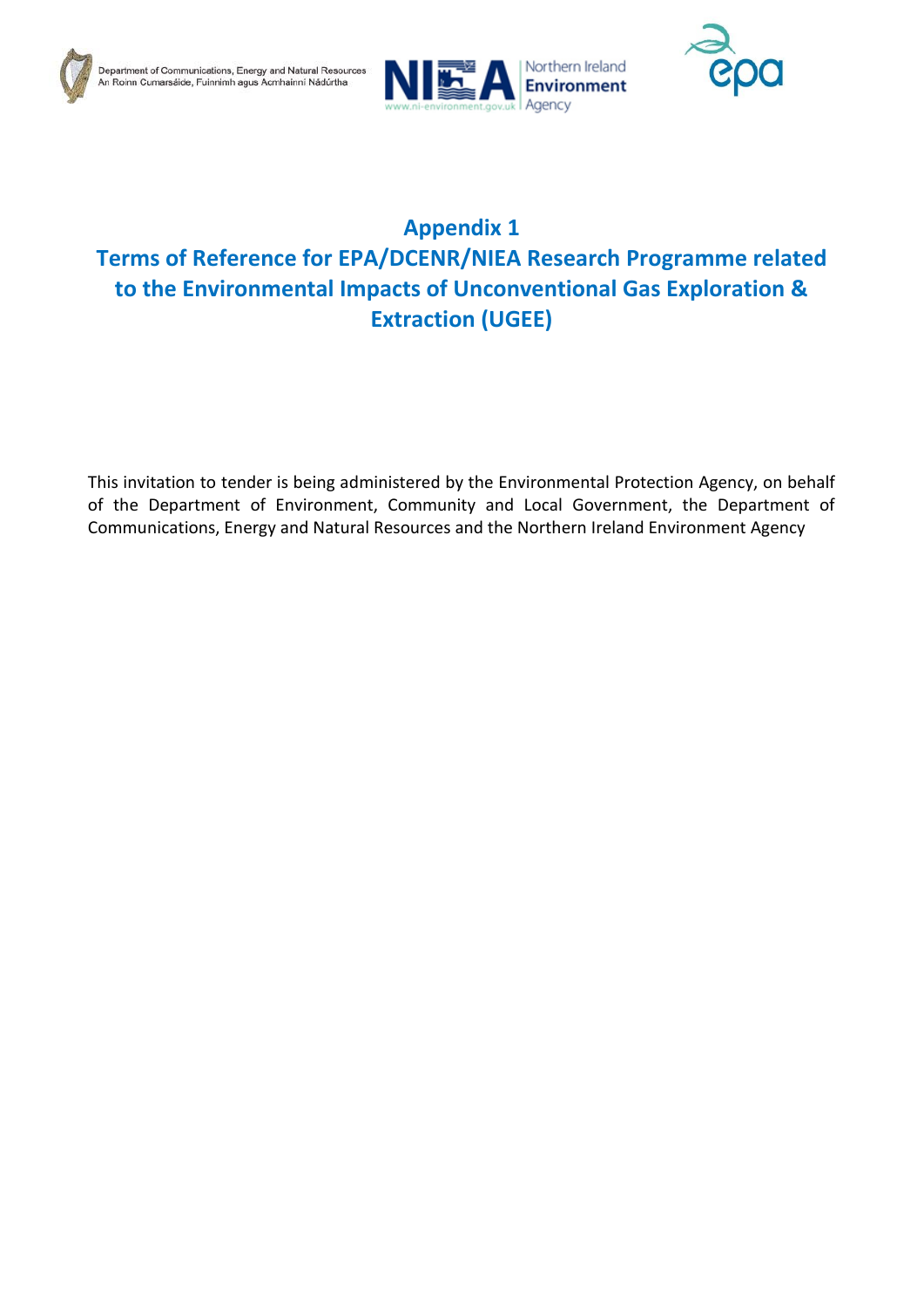



## **Terms of Reference for an EPA/DCENR/NIEA Research Programme on Environmental Impacts of Unconventional Gas Exploration & Extraction (UGEE).**

This document sets out the Terms of Reference for an EPA/DCENR/NIEA Research Programme on Environmental Impacts of Unconventional Gas Exploration & Extraction (UGEE).

| <b>Table of Contents</b>                                                                     |  |  |  |  |  |
|----------------------------------------------------------------------------------------------|--|--|--|--|--|
| 1.                                                                                           |  |  |  |  |  |
| 2.                                                                                           |  |  |  |  |  |
| 3.                                                                                           |  |  |  |  |  |
| Scope of the Research on Environmental Impacts from UGEE projects/operations 5<br>4.         |  |  |  |  |  |
| 4.1.                                                                                         |  |  |  |  |  |
| 4.2.                                                                                         |  |  |  |  |  |
| 4.2.1.                                                                                       |  |  |  |  |  |
| 4.2.2.                                                                                       |  |  |  |  |  |
| 4.2.3.                                                                                       |  |  |  |  |  |
| 4.2.4.                                                                                       |  |  |  |  |  |
| 5.                                                                                           |  |  |  |  |  |
| 5.1.                                                                                         |  |  |  |  |  |
| 5.1.1.                                                                                       |  |  |  |  |  |
| 5.1.2.                                                                                       |  |  |  |  |  |
| 5.2.                                                                                         |  |  |  |  |  |
| 5.2.1.                                                                                       |  |  |  |  |  |
| Project-B: UGEE Projects/Operations: Impacts & Mitigation Measures  18<br>5.2.2.             |  |  |  |  |  |
| 5.2.3.                                                                                       |  |  |  |  |  |
| 6.                                                                                           |  |  |  |  |  |
| 6.1.                                                                                         |  |  |  |  |  |
| 6.2.                                                                                         |  |  |  |  |  |
| 6.3.                                                                                         |  |  |  |  |  |
| 6.4.                                                                                         |  |  |  |  |  |
| 6.5.                                                                                         |  |  |  |  |  |
| 7 <sub>1</sub>                                                                               |  |  |  |  |  |
| Annex 1 - Examples of Key EU Environmental Legislation likely to impact on the Assessment of |  |  |  |  |  |
|                                                                                              |  |  |  |  |  |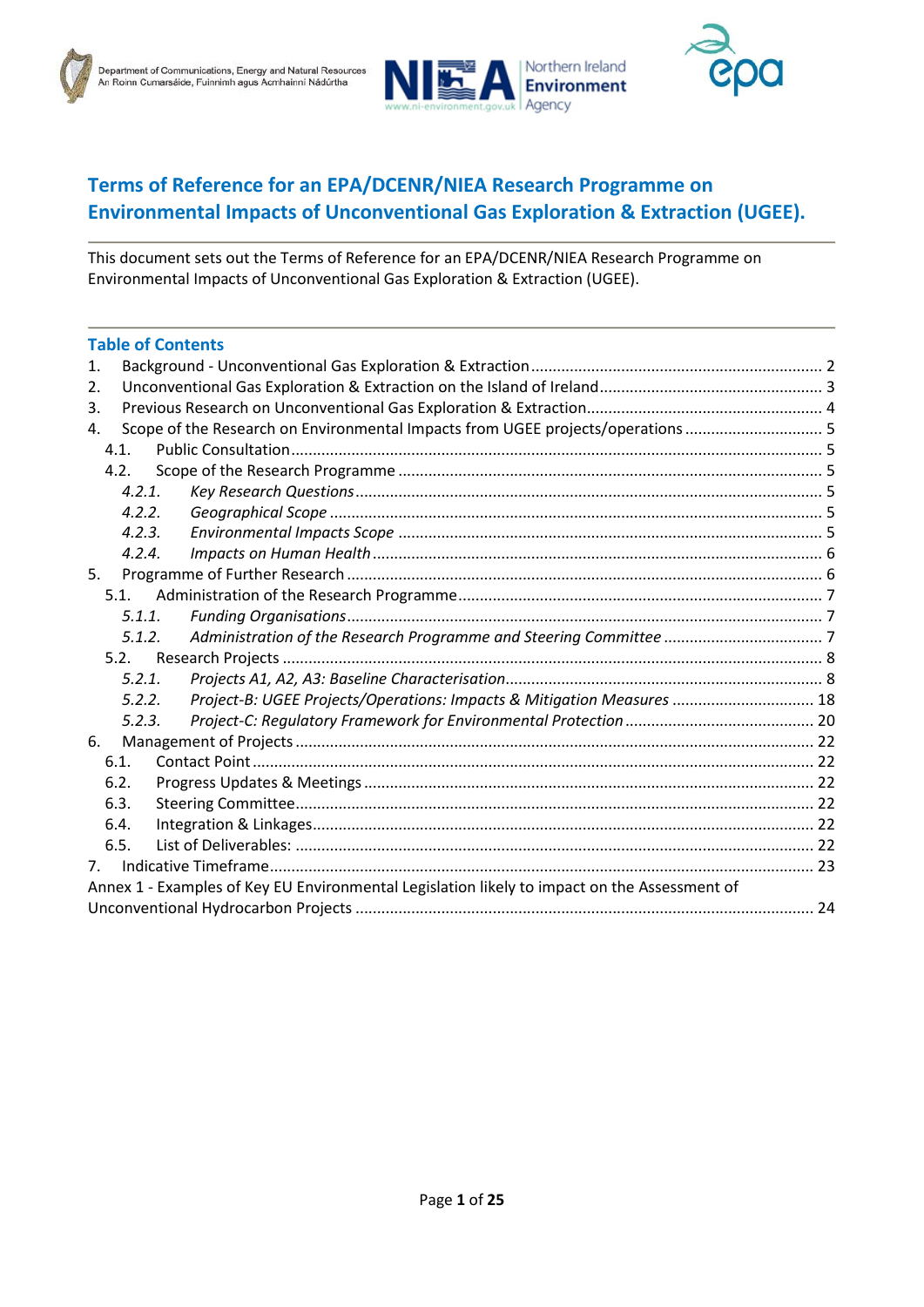



## **TERMS of REFERENCE for an EPA/DCENR/NIEA Research Programme on Environmental Impacts of Unconventional Gas Exploration & Extraction (UGEE)**

## <span id="page-2-0"></span>**1. Background - Unconventional Gas Exploration & Extraction**

In the context of the proposed Research Programme outlined in this document, Unconventional Gas Exploration & Extraction (UGEE) refers both to the use and full life-cycle of high volume hydraulic fracturing (fracking) of low permeability rock to permit the extraction of natural gas on a commercial scale from unconventional sources such as shale gas deposits, coal seams and tight sandstones. The environmental impacts of UGEE projects/operations to be considered are those arising from UGEE projects/operations in their totality, not just from fracking activities. All stages of UGEE projects/operations must be considered (i.e. including construction, commissioning, operation, decommissioning and aftercare, as well as off-site and other developments).

Hydraulic fracturing, or 'fracking', is a method used by drilling engineers to stimulate or improve fluid flow from rocks in the subsurface. In brief, the technique involves pumping a water-rich fluid into a borehole until the fluid pressure at depth causes the rock to fracture. The pumped fluid contains small particles known as proppant (often quartz-rich sand) which serve to prop open the fractures. After the rock has been fractured, the pressure in the well is dropped and the water, containing released natural gas, flows back to the well head at the surface. The boreholes themselves are often deviated away from the vertical, into subhorizontal orientations, to ensure better and more efficient coverage of the targeted shale gas reservoir. The fracking fluid also contains chemical additives such as acid (to help initiate fractures), corrosion and scale inhibitors (to protect the borehole lining) and gelling agents (to alter the fluid viscosity<sup>1</sup>).

The European Commission issued a Guidance Note<sup>2</sup> in 2011 confirming that the exploration and exploitation of unconventional hydrocarbons has to comply with the requirements of EU legislation. A comprehensive EU legislative framework on environmental protection and non-discriminatory access to hydrocarbon resources is already in place and applies to all hydrocarbons, conventional and unconventional, from planning to the aftercare of sites following exploitation.

The Commission Guidance Note states that exploration and exploitation of unconventional hydrocarbons fall within the scope of the Environmental Impact Assessment (EIA) Directive (2011/92/EU), which plays a central role in the assessment of the environmental effects of proposed UGEE projects/ operations before development consent can be granted. The Directive ensures that the environmental implications of projects are taken into account in the permitting process, before the final decisions are made. Any application for an exploration licence that includes hydraulic fracturing would be subject to environmental assessment in accordance with the requirements of the EIA Directive (Refer to [Section 4.2.3\)](#page-5-4). Such an assessment would entail consideration of the potential impacts of the project on population, fauna, flora, soil, water, air, climatic factors, material assets, including the architectural and archaeological heritage, landscape and the inter-relationship between the above factors. The specific requirements of the Directive are outlined in more detail in [Section 4.2.3..](#page-5-4) Examples of other key EU environmental legislation likely to impact on the assessment of unconventional hydrocarbon projects are provided in [Annex 1.](#page-24-0)

<sup>1</sup> <sup>1</sup>[http://www.epa.ie/downloads/pubs/research/sss/UniAberdeen\\_FrackingReport.pdf](http://www.epa.ie/downloads/pubs/research/sss/UniAberdeen_FrackingReport.pdf)

<sup>&</sup>lt;sup>2</sup> [http://ec.europa.eu/environment/integration/energy/uff\\_news\\_en.htm](http://ec.europa.eu/environment/integration/energy/uff_news_en.htm)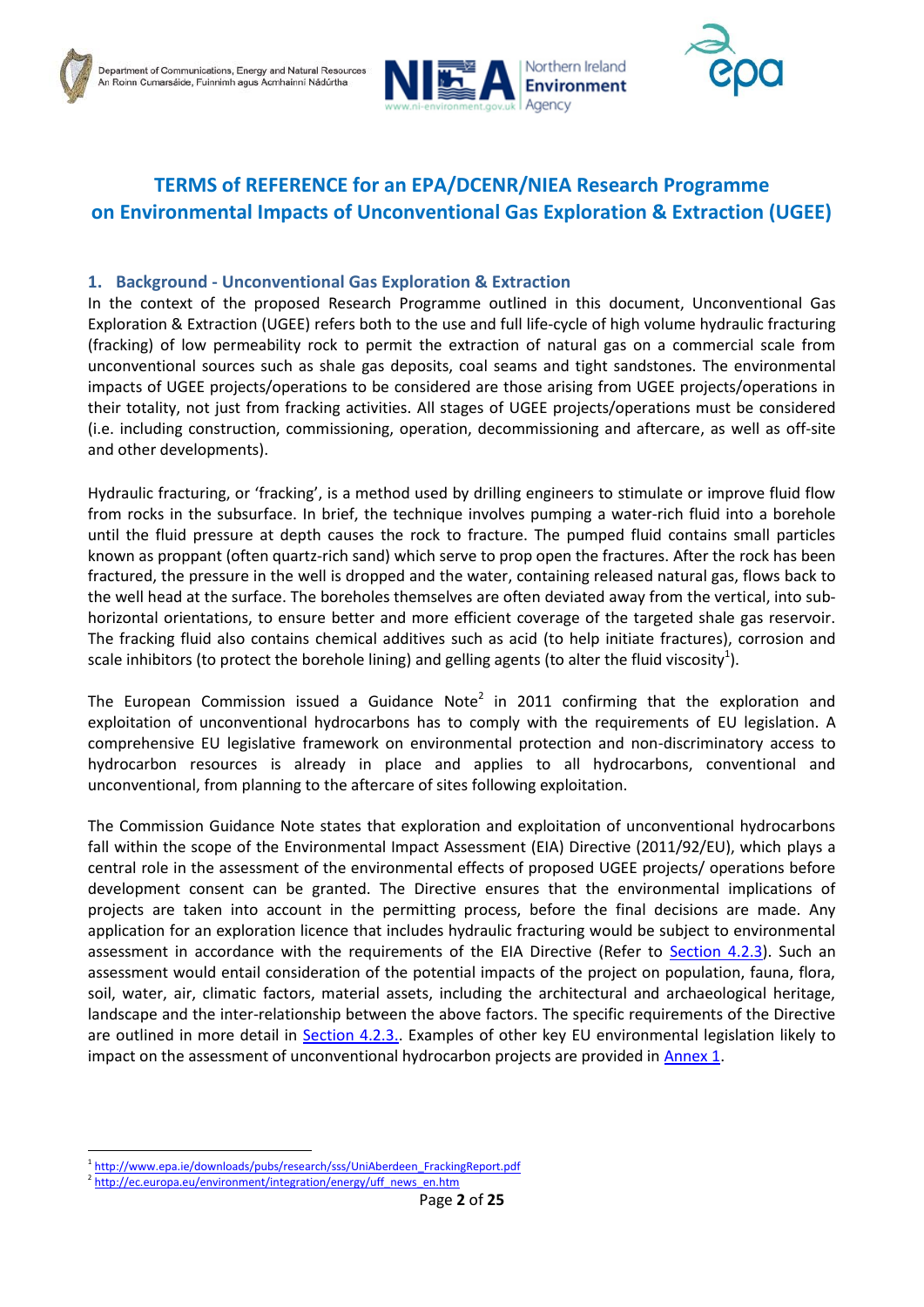



In addition, the Commission published, in September 2013, an assessment of the use of certain substances in hydraulic fracturing of shale gas reservoirs under REACH<sup>3</sup>, as well as a study<sup>4</sup> on the regulatory provisions governing key aspects of unconventional gas development in eight Member States (study conducted on the basis of information collected between October 2012 and April 2013).

With the adoption of its Work Programme for 2014 on the 23<sup>rd</sup> October 2013, the European Commission puts a very strong focus on results. As part of the Annex II of the EC Work Programme 2014<sup>5</sup>, Item 4 deals with a Framework for safe and secure unconventional hydrocarbon extraction. The aim is to ensure that opportunities to diversify energy supplies and improve competitiveness, including by production of unconventional hydrocarbon, can be safely and effectively taken up in those Member states that choose to do so. The framework would target clarity and predictability for both market operators and citizens including for exploration projects, full consideration of greenhouse gas emissions and management of climate and environmental risks, including to health, in line with public expectations.

## <span id="page-3-0"></span>**2. Unconventional Gas Exploration & Extraction on the Island of Ireland**

At present (i.e. November 2013), there is no UGEE project/operation underway that has reached either the exploratory or commercial drilling stage.

In the *Republic of Ireland*, the Department of Communications, Energy and Natural Resources (DCENR) announced in February 2011 that it was offering Onshore Petroleum Licensing Options to:

- (i) Tamboran Resources PTY Ltd over 986 km<sup>2</sup> in the Northwest Carboniferous Basin;
- (ii) Lough Allen Natural Gas Company Ltd over 467 km<sup>2</sup> in the Northwest Carboniferous Basin; and
- (iii) Enegi Oil Plc over 495 km<sup>2</sup> in the Clare Basin.

These 'options' were valid for a period of up to a maximum of 24 months and gave the holder the first right, exercisable at any time during the period of the Option, to an Exploration Licence over all or part of the area covered by the Option. The licensing options awarded were preliminary authorisations and were designed to allow the companies assess the shale gas potential of the acreage largely based on desktop studies of existing data. Exploration drilling, including drilling that would involve hydraulic fracturing, was not allowed under these Licensing Options. Two of the three companies, which had been granted on-shore licensing options in February 2011, have submitted applications for a follow-on exploration licence. DCENR initially evaluated these applications, focussing on the technical rationale underpinning the applications, along with the corporate information provided. Where the outcome of this stage of the evaluation is positive, further consideration of the application will then be put on hold until after the findings of this Research Programme have been published. It is not proposed to consider applications for exploration authorisations in respect of other onshore areas until this Research Programme has concluded. Should the findings of the EPA/DCENR/NIEA research support a conclusion that hydraulic fracking could be carried out in an environmentally compliant manner, any application proposing the use of this technology would be subject to a full Environmental Impact Assessment and Appropriate Assessment (Screening).

*As in the rest of the UK, Northern Ireland* petroleum licences grant exclusivity within the licence area for oil and gas exploration and production, and no distinction is made between conventional and unconventional

5 <http://ec.europa.eu/atwork/key-documents/>

**<sup>.</sup>** <sup>3</sup>[http://publications.jrc.ec.europa.eu/repository/bitstream/111111111/29386/1/req\\_jrc83512\\_assessment\\_use\\_substances\\_hydraulic\\_fracturing\\_s](http://publications.jrc.ec.europa.eu/repository/bitstream/111111111/29386/1/req_jrc83512_assessment_use_substances_hydraulic_fracturing_shale_gas_reach.pdf) hale gas reach.pdf

<sup>4</sup> <http://ec.europa.eu/environment/integration/energy/pdf/Final%20Report%2024072013.pdf>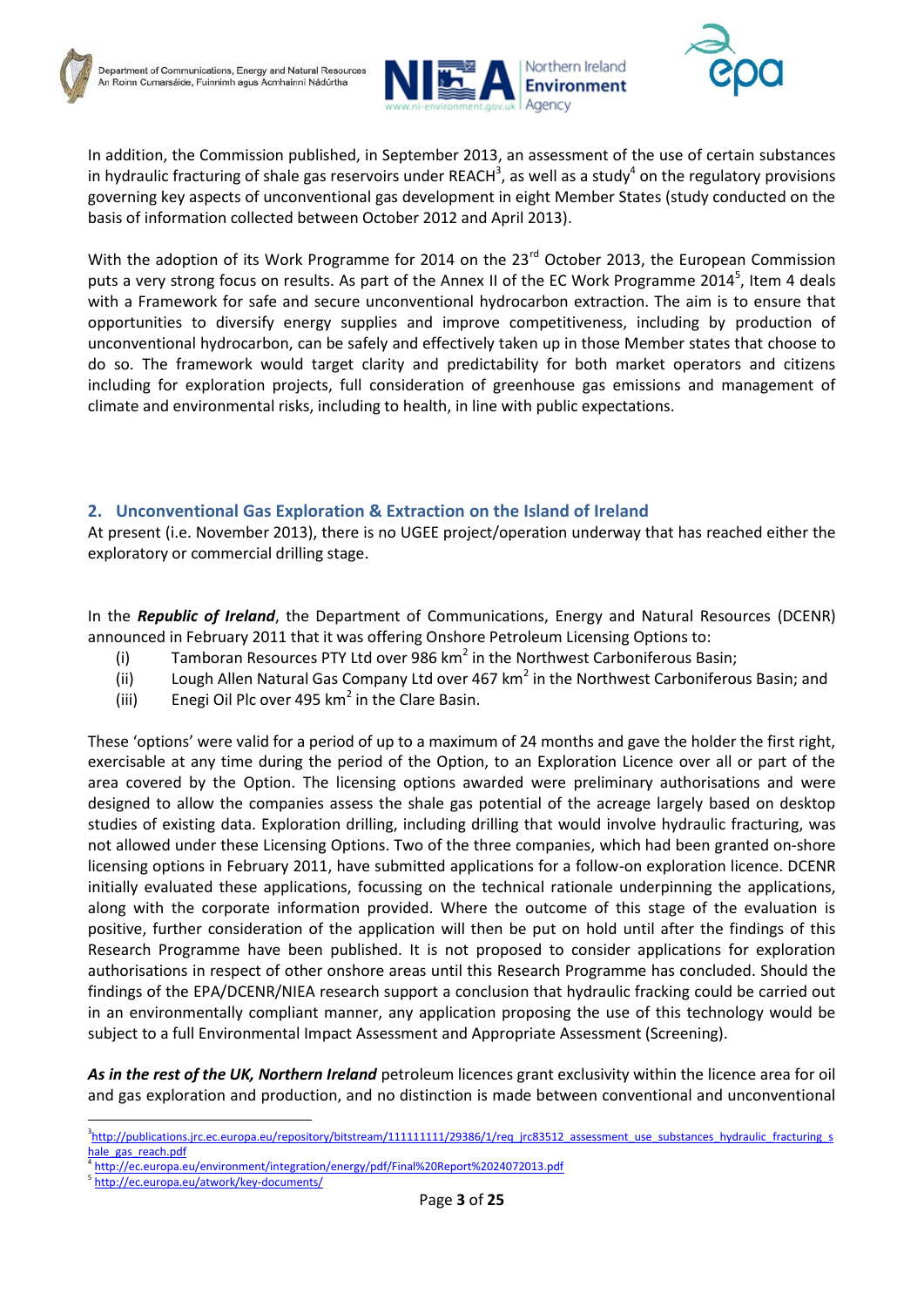



oil and gas. There are four current petroleum licences in Northern Ireland. In one of these cases, the Licensee is focussing on shale gas targets, where Tamboran Resources PTY Ltd. has secured a Petroleum Licence from the Department of Enterprise, Trade and Investment (DETI), to explore for shale gas reserves over 746 km<sup>2</sup> of the Northwest Carboniferous Basin in Co. Fermanagh. The licence runs from 1<sup>st</sup> April 2011 for 5 years and has a 'drill or drop' work programme. In the first three years, the company is expected to carry out pre-drilling exploration (although this may include the drilling of stratigraphic boreholes) and, before the end of Year Three (i.e. end of March 2014), either commit to drilling an exploration well within the following two years or relinquish the licence. Additional consents are required before the company can drill the exploration well and any operations involving hydraulic fracturing would require an Environmental Impact Assessment. All applications submitted in relation to UGEE projects/operations will be screened against the requirement for an EIA. Where hydraulic fracking is proposed an EIA will always be required. Other activities will be screened against the thresholds set out in the EIA Regulations. However, the Department of the Environment of Northern Ireland (DOENI) has the power to direct that any development, regardless of the thresholds, is determined as EIA development, thus requiring an Environmental Statement to be submitted with any planning application.

## <span id="page-4-0"></span>**3. Previous Research on Unconventional Gas Exploration & Extraction**

In May 2012, the Environmental Protection Agency (EPA) released the report from a preliminary study "*Hydraulic Frac[turing or 'Fracking': A Short Summary of Current Knowledge and Potential Environmental](http://www.epa.ie/pubs/reports/research/sss/epa-strivesmallscalestudyreport.html)  [Impacts](http://www.epa.ie/pubs/reports/research/sss/epa-strivesmallscalestudyreport.html)<sup>6</sup>* ". This short desk study was conducted for the EPA by the University of Aberdeen and provided an introduction to the environmental aspects of UGEE projects/operations including a review of regulatory approaches used in other countries and areas for further investigation and research.

In brief, some of the key findings of the study were:

- The importance of adequate knowledge of local geology in order to assess potential impacts on  $\bullet$ groundwater quality and the possibility of induced seismic activity;
- The importance of well integrity for preventing groundwater contamination;  $\bullet$
- The uncertainty regarding the "carbon footprint" of shale gas in comparison to conventional  $\bullet$ natural gas. This is an important climate change issue;
- $\bullet$ Baseline studies are needed before drilling begins (surface water; groundwater; seismic); and
- This is a relatively new area of research (i.e. only a limited number of published, peer-reviewed, scientific studies are available in this area).

<span id="page-4-1"></span>Further research is required to fully understand the potential impacts on the environment and human health<sup>7</sup> from UGEE projects/operations.

<sup>7</sup> please refer to **Section 4.2.4** 

<sup>1</sup> 6 <http://www.epa.ie/pubs/reports/research/sss/epa-strivesmallscalestudyreport.html>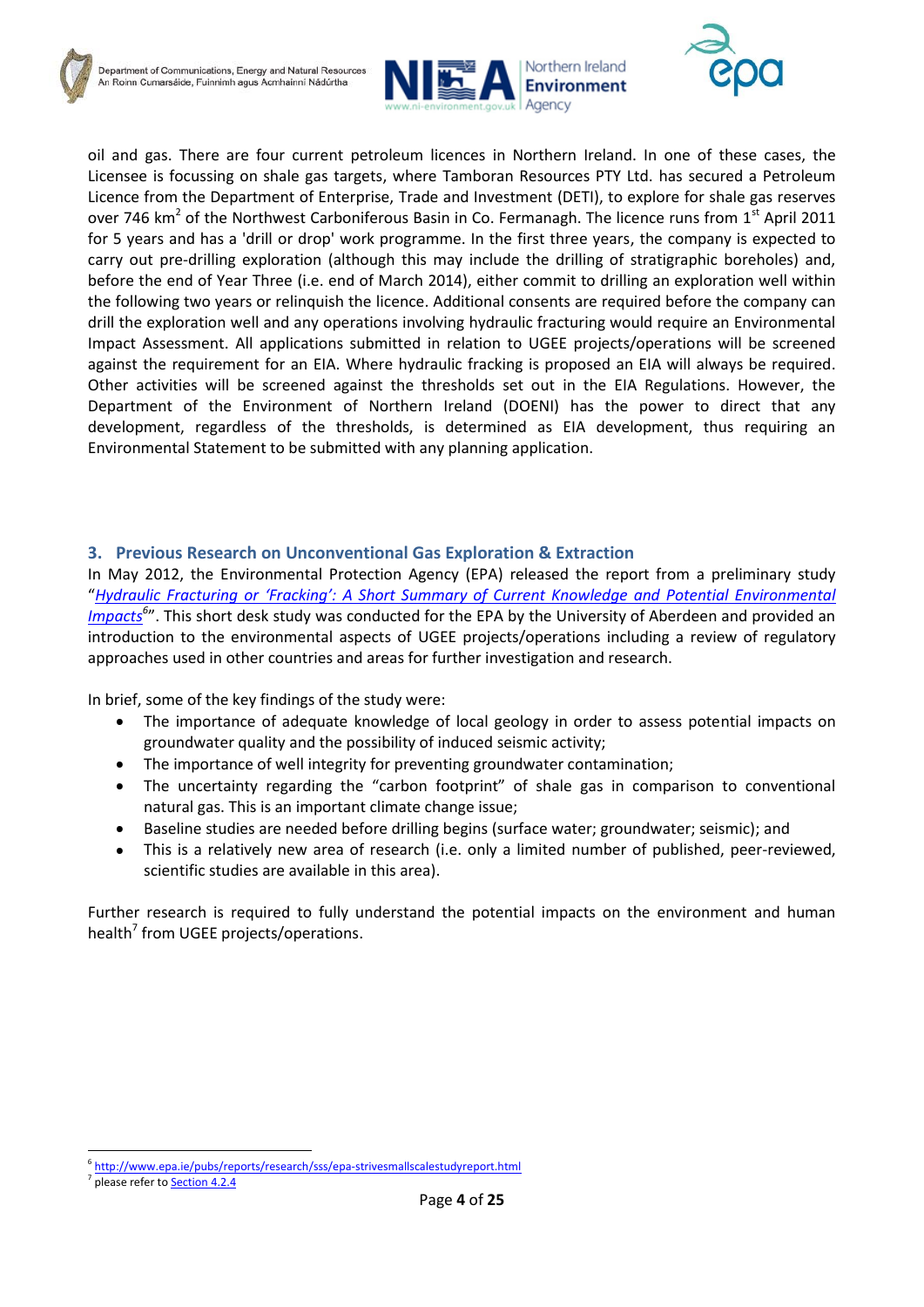



## **4. Scope of the Research on Environmental Impacts from UGEE projects/operations**

The information provided by the preliminary research project (Refer to [Section 3.\)](#page-4-0) was used along with other sources, such as European Commission reports<sup>8</sup>, to develop the Terms of Reference for a more comprehensive Research Programme, which is being co-funded by the EPA, DCENR and the Northern Ireland Environment Agency (NIEA).

#### **4.1.Public Consultation**

<span id="page-5-0"></span>Between the 11<sup>th</sup> January and 8<sup>th</sup> March 2013, the EPA administered a Public Consultation<sup>9</sup> in relation to the draft Terms of Reference<sup>10</sup> for this Research Programme. Submissions<sup>11</sup> were assessed and relevant comments taken into account, when finalising this document. The Response document to the Public Consultation is also available for download from the EPA website $^{12}$ .

#### **4.2.Scope of the Research Programme**

<span id="page-5-1"></span>**This section sets out the scope and remit of the Research Programme. Research projects described in the document should be read in the context set out in this section.**

#### *4.2.1. Key Research Questions*

<span id="page-5-2"></span>The key questions, this Research Programme needs to answer are:

- 1. Can UGEE projects/operations be carried out in the island of Ireland whilst also protecting the environment and human health?
- 2. What is 'best environmental practice' in relation to UGEE projects/operations?

This research (especially **Project C**) has been designed to produce outputs, which will assist regulators (North and South) in fulfilling their statutory roles regarding this activity.

#### *4.2.2. Geographical Scope*

<span id="page-5-3"></span>While elements of the research will relate to specific regions where petroleum licensing options or licences have been granted from the DCENR/DETI (i.e. Projects [A1](#page-9-0) & [A2\)](#page-13-0), it is the intention that the research will generally be applicable to the island of Ireland. The Irish environment (island of Ireland) is different to the environments in which many UGEE projects/operations are taking place worldwide, and this should be taken into account when making reference to and comparing with experience in relation to UGEE projects/operations in other countries.

#### *4.2.3. Environmental Impacts Scope*

<span id="page-5-4"></span>In the island of Ireland, the Environmental Impact Assessment (EIA) Directive (2011/92/EU) will apply for UGEE projects/operations where fracking is proposed. The scope of the proposed research (specifically [Project B\)](#page-18-0) includes the identification of the possible impacts of UGEE projects/operations, including but not limited to, impacts falling under the remit of the EIA Directive. This Directive aims to provide a high level of protection of the environment and to contribute to the integration of environmental considerations into the preparation of projects with a view to reduce their environmental impact. EIAs ensure public participation in decision-making and thereby strengthen the quality of decisions. The Directive requires the

<sup>&</sup>lt;sup>8</sup> [http://ec.europa.eu/energy/studies/energy\\_en.htm](http://ec.europa.eu/energy/studies/energy_en.htm)

<sup>9</sup> <http://www.epa.ie/newsandevents/news/previous/2013/january/name,51286,en.html>

<http://www.epa.ie/pubs/consultation/ugeeresearchconsultation.html>

**<sup>11</sup>** <http://www.epa.ie/researchandeducation/research/striveprogramme/water/ugee%20research/>

**<sup>12</sup>** <http://www.epa.ie/researchandeducation/research/striveprogramme/water/ugee%20research/>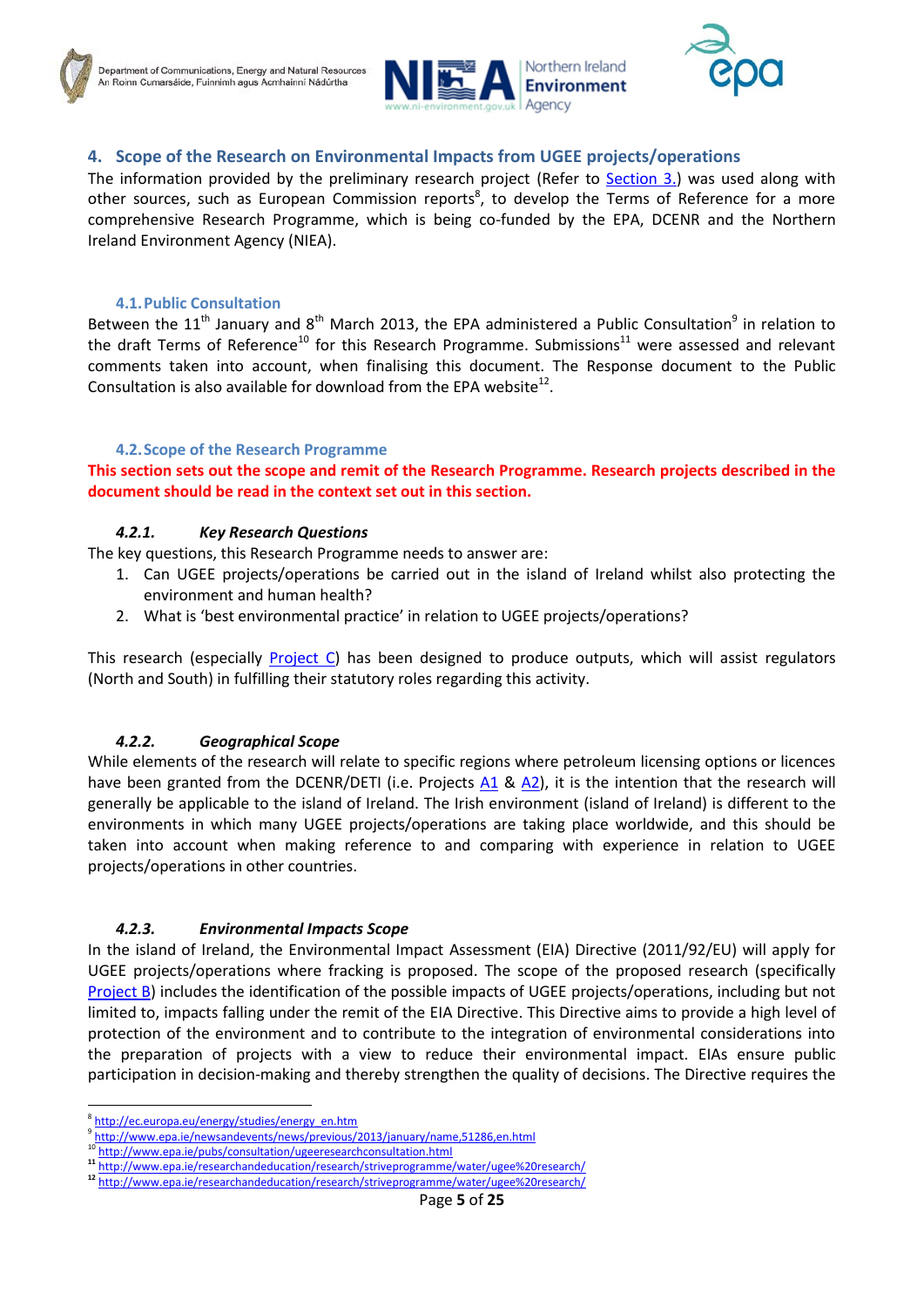



assessment of the direct and indirect effects of particular projects on human beings<sup>13</sup>, flora and fauna, soil, water, air, climate, the landscape<sup>14</sup>, material assets<sup>15</sup>, cultural heritage, and the interaction between these effects. Such an assessment should also address impacts of relevance to other EU Directives (refer to [Annex](#page-24-0)   $\underline{1}$ .

## *4.2.4. Impacts on Human Health*

<span id="page-6-0"></span>In the EPA Acts (1992, 2003), environmental pollution is defined as: "*The direct or indirect introduction to an environmental medium, as a result of human activity, of substances, heat or noise which may be harmful to human health or the quality of the environment,...".*

The Water (Northern Ireland) Order 1999 states that "the Department shall, in exercising its functions in relation to the conservation of water resources and the cleanliness of water, have regard to <…> the protection of public health". A person commits an offence if he/she discharges or deposits poisonous, noxious or polluting matter so that it enters a waterway or water contained in any underground strata.

The wording "human/public health" throughout this document refers specifically and is limited to potential health impacts deriving from impacts on environmental media (e.g. exposure to chemicals, vibration, light, noise, and pollution of environmental media (i.e. soils, air & water). In addition, the wording "protecting human health" refers and is limited to preventing environmental factors from degrading human health.

## <span id="page-6-1"></span>**5. Programme of Further Research**

<span id="page-6-2"></span>**.** 

In order to assist government bodies in making informed decisions about future licensing and management of UGEE projects/operations on the island of Ireland, comprehensive knowledge of the potential impacts of this process on the environment and human health is required. This knowledge will be generated from a number of sources including EU and international research and through this programme of research.

The aim of the Research Programme is to further our understanding of the potential impacts on the environment and human health from UGEE projects/operations. Projects [A1](#page-9-0) and [A2](#page-13-0) cover baseline characterisation of groundwater, surface water and associated ecosystems<sup>16</sup>, as well as baseline characterisation of seismicity, which are required to assess potential impacts. [Project-A3](#page-16-0) will assess the requirements and needs for additional Air Baseline Monitoring in the context of providing guidelines for Environmental Impact Statement(s) (EIS). This research (especially [Project C\)](#page-20-0) has been designed to produce outputs, which will assist regulators (North and South) in fulfilling their statutory roles regarding this activity.

<sup>13</sup> *Impacts on human beings such as Economic Activity (will the development stimulate additional development and/or reduce economic activity, and if either, what type, how much and where?), Social Consideration (will the development change patterns and types of activity and land use?), Employment, Settlement Patterns, Land-use (will there be severance, loss of rights of way or amenities, conflicts, or other changes likely to ultimately to alter the character and use of the surroundings?) and Health and Safety (will there be risks of death, disease, discomfort or nuisance?).*

<sup>&</sup>lt;sup>14</sup> Light pollution or glare may be dealt with under the topic of landscape (2003 EPA Advice on Environmental Impact Statement)

<sup>&</sup>lt;sup>15</sup> Infrastructure, including impacts on transportation, is covered under Material Assets

<sup>&</sup>lt;sup>16</sup> Including areas of a particular environmental importance, such as European Sites and areas designated pursuant to the Birds Directive or the Habitats Directive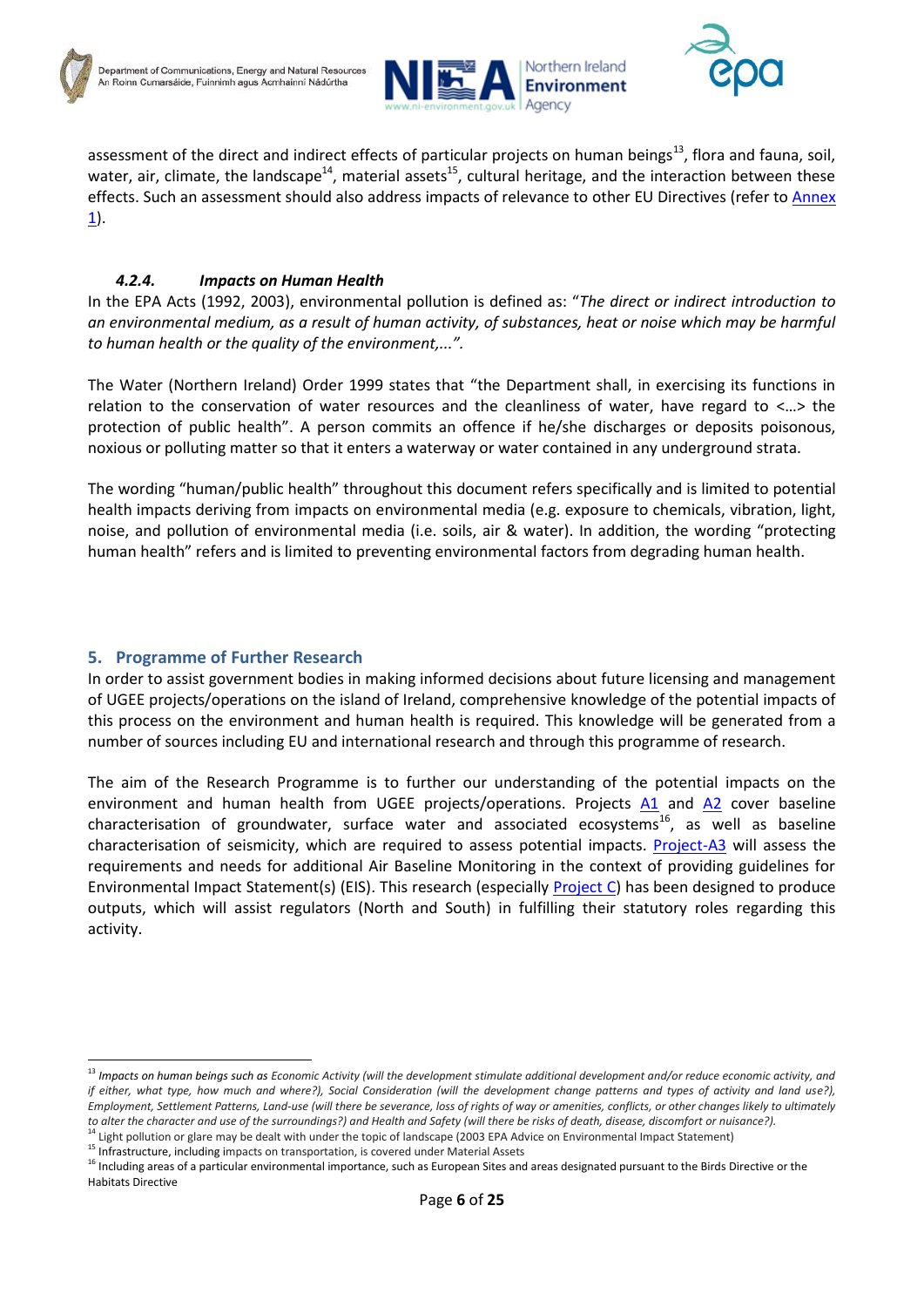



#### **5.1.Administration of the Research Programme**

## *5.1.1. Funding Organisations*

<span id="page-7-0"></span>The *Environmental Protection Agency* (EPA) is an independent statutory body, established under the Environmental Protection Agency Act with a wide range of responsibilities including regulation of large scale industrial and waste facilities, monitoring and reporting on the state of the environment, overseeing local authorities' environmental responsibilities, coordinating environmental research in Ireland, promoting resource efficiency and regulating Ireland's greenhouse gas emissions. Through the *Department of Environment, Community and Local Government* (DECLG), the EPA has provided funding for environmental research since 1994. The current Research Programme 'STRIVE<sup>17</sup>' has been running since 2007. The purpose of the STRIVE Programme is to address key environmental management issues through the provision of high quality scientific knowledge generated through a vibrant, competitive programme of research.

The *Department of Communications, Energy and Natural Resources* (DCENR) has responsibility for the Telecommunications, Broadcasting and Energy sectors. It regulates, protects, develops and advises on the Natural Resources of Ireland. Of particular relevance is the role of the *Petroleum Affairs Division* (PAD) to maximise the benefits to the State from exploration for and production of indigenous oil and gas resources, while ensuring that activities are conducted safely and with due regard to their impact on the environment and other land/sea users. The *Geological Survey of Ireland* (GSI) is also within DCENR and provides advice and guidance in all areas of geology including geohazards and groundwater and maintains strong connections to geoscience expertise in Ireland.

The *Department of the Environment of Northern Ireland* (DOENI) aims to protect and improve the environment, promote well-being, and deliver a strong and effective local government to support a thriving economy. As an executive agency of DOENI, the *Northern Ireland Environment Agency* (NIEA) seeks to safeguard the quality of the environment as a whole through effective regulation of activities that have the potential to impact on the environment. UGEE projects/operations are considered by the Agency to be such an activity.

#### *5.1.2. Administration of the Research Programme and Steering Committee*

<span id="page-7-1"></span>This Research Programme is being administered by the EPA and steered by a committee with representatives from DCENR, DECLG, the Commission for Energy Regulation (CER), An Bord Pleanála (ABP), the Geological Survey of Ireland (GSI), the Northern Ireland Environment Agency (NIEA), the Geological Survey of Northern Ireland (GSNI), as well as a Health representative nominated by the Health Service Executive (HSE).

The role of the Steering Committee encompasses the drafting and finalisation of these Terms of Reference, the review and evaluation of tenders received as a result of this Invitation to Tender process, as well as overseeing and providing advice to the successful Tenderer throughout the project. The Steering Committee will critically review the work during significant stages of the research and the completion of the final reports. External experts may be used if deemed necessary by the Steering Committee. The successful Tenderer shall take into account directions and comments from the Steering Committee.

The lead organisation of the successful Tenderer shall take into account the emerging results from all five projects within this Research Programme and oversee the integration and linkages between the different elements of the Research Programme (Refer to [Section 6.](#page-22-0) for more details).

<sup>1</sup> <sup>17</sup> Science, Technology, Research and Innovation for the Environment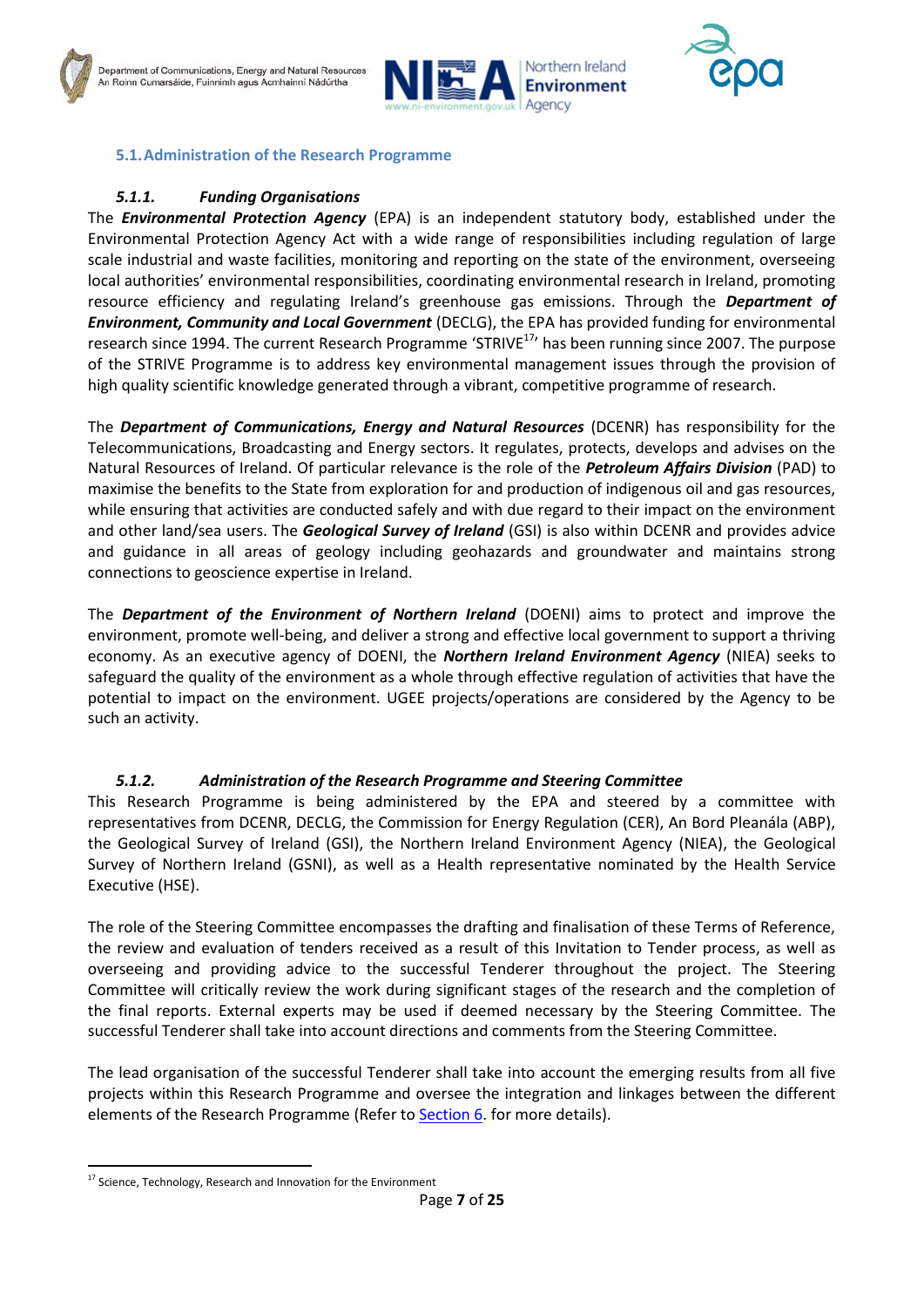



#### **5.2.Research Projects**

<span id="page-8-0"></span>The successful Tenderer will be required to undertake research in three areas, namely: *Baseline Characterisation*, *Impacts & Mitigation Measures* and *Regulatory Framework*, as described in this section.

It is anticipated that the total cost associated with this tender (**excluding** VAT and the costs of Tasks 4 and 6 for Project A1 and Tasks 6 and 7 for Project A2) will be in the region of € 700,000. **A Supplementary Tender will be required at a later stage for some or all aspects of Tasks 4 & 6 for Project A1 and Tasks 6 & 7 for Project A2**. These research projects must build on findings and recommendations from past & current relevant activities and research projects.

#### *5.2.1. Projects A1, A2, A3: Baseline Characterisation*

<span id="page-8-1"></span>Geology is the science comprising the study of solid Earth, the rocks of which it is composed, and the processes by which it evolves. Hydrogeology is the area of geology that deals with the distribution and movement of groundwater in the soil and rocks of the Earth's crust (commonly in aquifers). A comprehensive understanding of both these topics is a basic requirement in order to make an informed decision in relation to the potential impacts on the environment and human health which UGEE projects/operations may present.

The subject of water contamination is one of the most contentious local environmental issues relating to UGEE projects/operations. The risks to groundwater include those coming from the injected fluid, natural gas, the surface storage/management of flowback and formation water and other substances, such as radioactive materials (including Radon gas) and metals that may naturally occur within, and could potentially be released by the fracking process from the rock formations. The risks to surface water and ecosystems include those to groundwater via the groundwater discharge to surface water as well as via the overland pathway. The risks not only relate to these potential contaminants, but also to additional subsurface preferential flow pathways that may be created during the fracking process. In addition, information on existing water resources is required as large volumes of water are needed to carry out the process and sourcing such volumes could have major implications for local, regional or national surface water and groundwater resources (both for potable/commercial/agricultural use and ecological considerations). Reduction in water quantity and flow may impact water quality and associated ecosystems.

Hydraulic fracturing inherently involves geomechanical risks – i.e. the injection of large volumes of pressurised water at depth will, by design, alter the in-situ stress state and change the propensity of existing fractures to open or faults to slip, and possibly result in seismic activity (i.e. earthquakes).

In Ireland, the EPA manages the national ambient air quality monitoring network, which measures the levels of a number of atmospheric pollutants as set out in EU Directives<sup>18</sup>. In addition, the Radiological Protection Institute of Ireland (RPII) has carried out a National Radon Survey of indoor radon levels in homes in Ireland between 1992 and 1999, and additional c. 42,000 dwellings were surveyed up to December 2012<sup>19</sup>. Furthermore, the National Radon Control Strategy, which is being developed by a Government-led Inter Agency Group, will recommend that updated baseline values be established.

<sup>&</sup>lt;sup>18</sup> The European Commission set down the principles to this approach in 1996 with its Air Quality Framework Directive. Four "daughter" directives lay down limits for specific pollutants (Sulphur dioxide, nitrogen dioxide and oxides of nitrogen, particulate matter and lead; 2<sup>nd</sup> Daughter Directive: Carbon monoxide and benzene; 3<sup>rd</sup> Daughter Directive: Ozone; 4<sup>th</sup> Daughter Directive: Polyaromatic hydrocarbons, arsenic, nickel, cadmium and mercury in ambient air). The Ambient Air Quality and Cleaner Air for Europe (CAFE) Directive (2008/50/EC) was published in May 2008

<sup>&</sup>lt;sup>19</sup> <http://www.rpii.ie/Your-Home/Radon-in-your-home/Radon-results-by-country.aspx>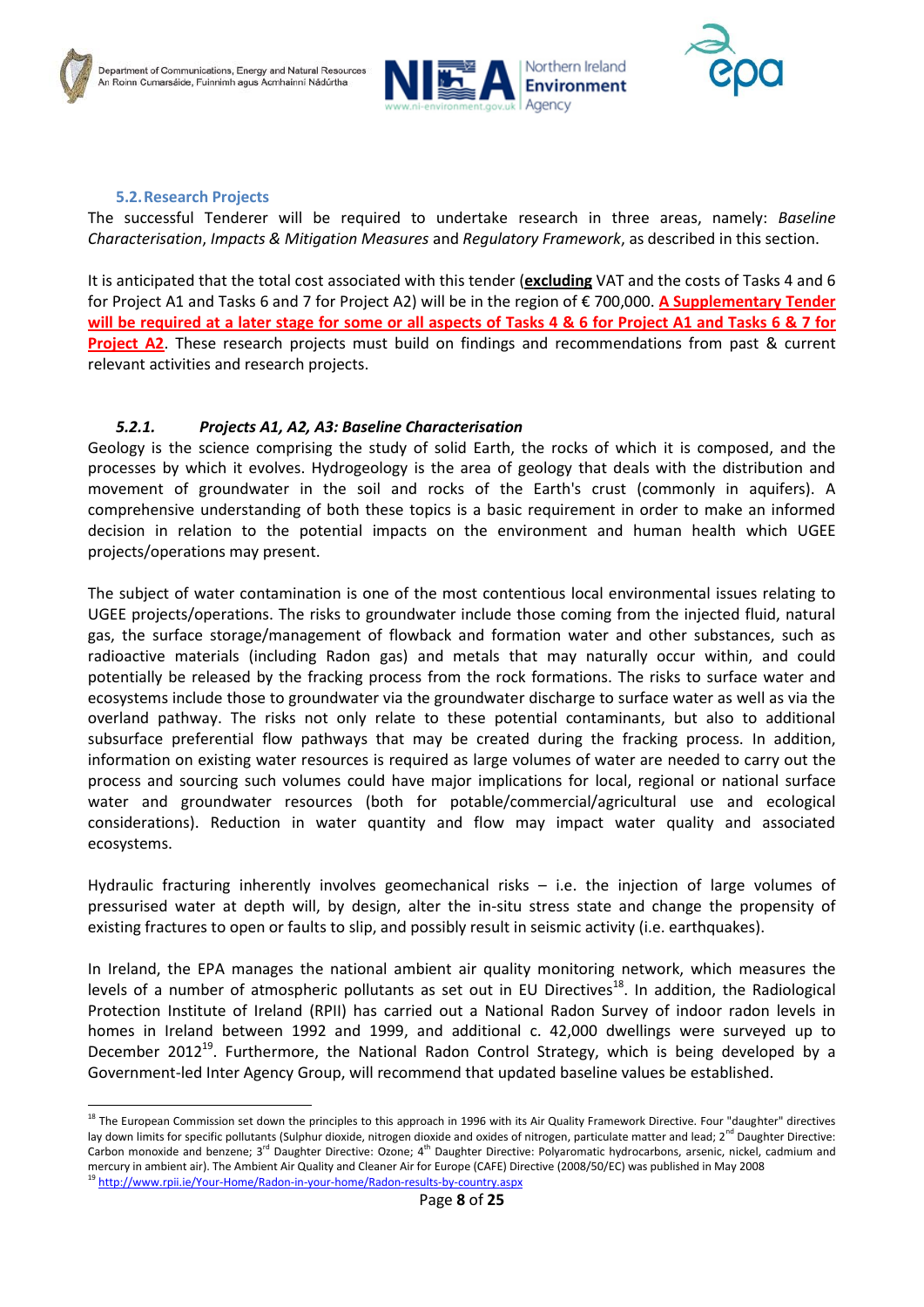



In order to improve air quality for all citizens in Northern Ireland (NI), Local Authorities are responsible for reviewing the state of air quality in their districts. To assist them with this process an Air Quality Strategy<sup>20</sup> has been devised for the UK. This sets down standards and objectives for the air quality pollutants causing problems and allows Local Authorities to review air quality in their area against these. NI departments also have a responsibility to ensure limit values, target values and alert thresholds for specified pollutants are not exceeded.

In order to make an informed decision in relation to the potential impacts on the environment and human health, which UGEE projects/operations may present, the Research Programme (specifically [Project-A3\)](#page-16-0) will assess the requirements and needs for additional Air Baseline Monitoring in the context of providing guidelines for Environmental Impact Statement(s) (EIS), including a comprehensive analysis of air quality and testing for air-pollutants.

This research shall be framed in the island of Ireland context such that the resulting methodologies can be applied to other locations on the island of Ireland. The three areas (Co. Clare, Co. Leitrim & Co. Fermanagh), previously referred to in [Section 2.,](#page-3-0) shall be used as 'case studies areas', through which the methodologies can be developed, applied and evaluated for the Research Projects [A1](#page-9-0) [& A2,](#page-13-0) described below.

#### <span id="page-9-0"></span>*Project-A1 (Groundwater, Surface Water and Associated Ecosystems)*

Baseline characterisation of groundwater, surface water and associated ecosystems $^{21}$  is required to enable potential impacts to be assessed. Therefore, particular **research issues** for consideration in this area would, *inter alia*, include:

- The importance of geology and hydrogeology in environmental protection and considerations of  $\bullet$ human health (e.g. drinking water);
- $\bullet$ Assessment of existing baseline monitoring in order to inform best practice in the island of Ireland context;
- Increasing geological and hydrogeological knowledge and developing a conceptual understanding, in the context of the three case study areas;
- Evaluation of the connectivity between the shale gas source rocks and the groundwater in the overlying groundwater bodies; and
- Evaluation of the water requirements of UGEE projects/operations (for an individual, typical pad and for each permit area) and if the local catchments could meet these requirements without adverse environmental impacts.

Based on the above, **specific tasks** relating to groundwater, surface water and associated ecosystems are required as follows:

<sup>20</sup> <https://www.gov.uk/government/publications/the-air-quality-strategy-for-england-scotland-wales-and-northern-ireland-volume-2>

<sup>21</sup> Including areas of a particular environmental importance, such as European Sites and areas designated pursuant to the Birds Directive or the Habitats Directive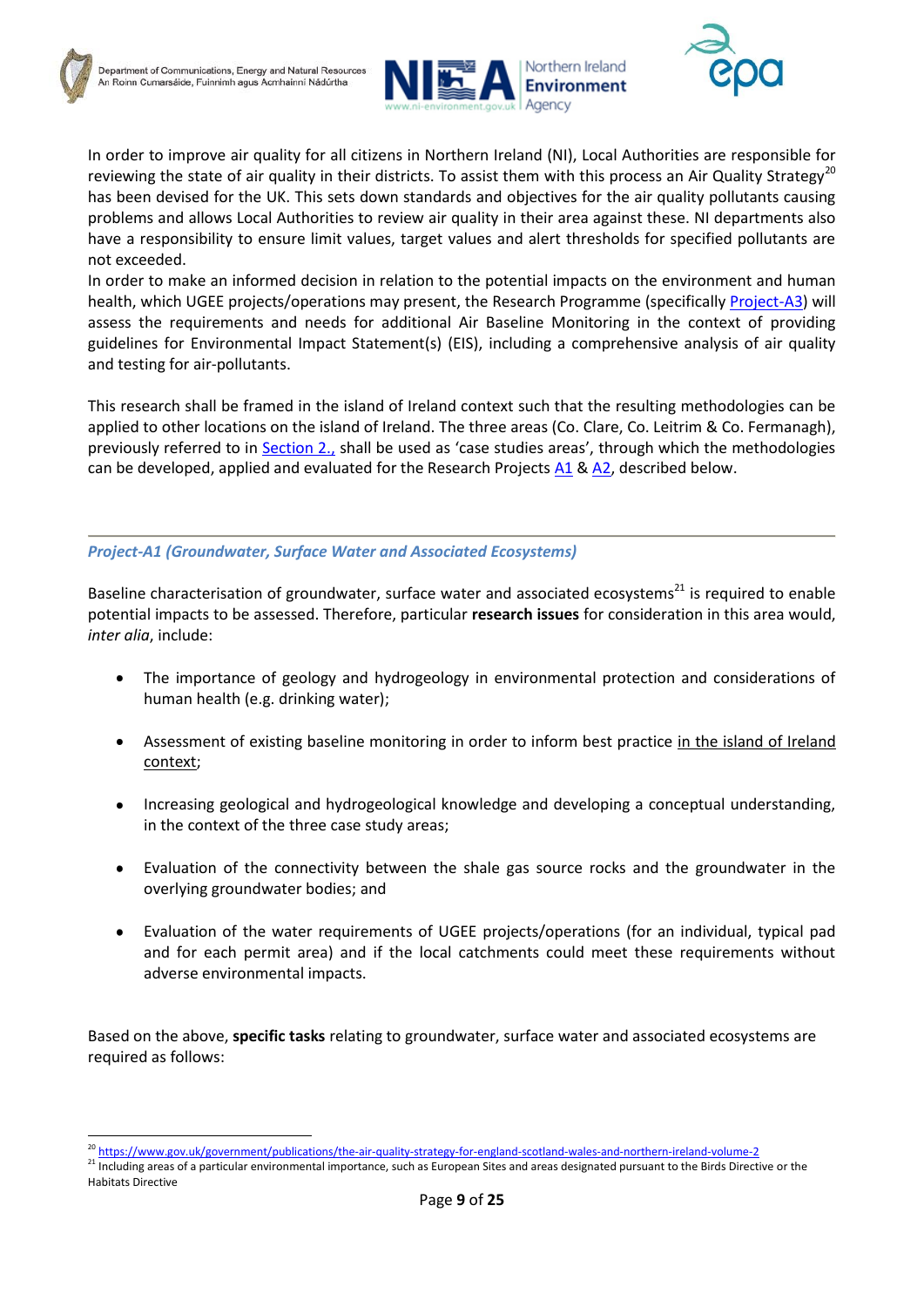



- Task-1. Assessment of existing baseline monitoring (best) practices including water quality aspects, the location of existing monitoring points with specific regard to geological/hydrogeological conditions to inform best practice for an island of Ireland geological context. Any limitations and/or knowledge gaps should be expounded. This assessment should also outline/make reference to the legislative requirements to develop an environmental monitoring programme.
- Task-2. Development of sub-regional geological/hydrogeological characterisation and conceptual model based on all of the available existing data for the case study areas. This model should be further refined when data are acquired through Tasks 3, 5 and 6. General principles of data requirements, acquisition and assessment should enable application in the context of the existing water management arrangements for the island of Ireland.
- Task-3. Preparation of a technical specification for a sub-regional baseline monitoring study that will be informed by the geological and hydrogeological characteristics of the case study sites, i.e. taking specific regard of the conceptual understanding of local/regional groundwater flow regimes in these areas. This should identify and take into consideration any existing or potential monitoring infrastructure and identify if, and where, additional monitoring points are required.
- Task-4. **Some or all aspects of this task will be part of the Supplementary Tender referred to in [Section 5.2:](#page-8-0) If additional monitoring points are required**, the successful Framework operator will be asked to submit a supplementary tender for Task 4 a-f inclusive and will then be responsible for the whole procurement process for a sub-contract for the installation and commissioning of the additional monitoring points, in accordance with EU and National Procurement procedures. This sub contract will include but not be limited to:
	- a. The preparation of all tender documentation for the sub-contract including the provision of specifications for monitoring installations, which shall be in line with best practice and to an appropriately high standard. **The Steering Committee will review these specifications and may request amendments/clarifications (within 21 days)**. The technical specification shall outline the parameters which should be analysed, including the reasons for selection, test methods and required limits of detection.
	- b. Tender evaluation, tender recommendations to Steering Committee and administration including the issue of sub-contract award documentation **following approval (within 21 days) to award the contract from the Steering Committee.**
	- c. Management, supervision and administration of sub contract for the provision of additional monitoring points, as well as attendance upon the sub-contractor. This task will include ensuring that any additional monitoring points are installed to the agreed specification and with full hydrogeological supervision.
	- d. The successful tenderer will be required to fulfil the role of Project Supervisor Design Process (PSDP) and/or designer under the Safety, Health and Welfare at Work (Construction) Regulations 2006 and Amendment Regulations 2008 to 2013 and will be required to ensure full compliance with these regulations.
	- e. The successful tenderer will be required to prepare the Final Account for the subcontract and to produce the Final Report on the provision of the additional monitoring points.
	- f. The successful framework operator will be responsible for negotiating with landowners to:
		- i. Obtain permissions to enter onto lands suitable for the installation of the additional monitoring points; and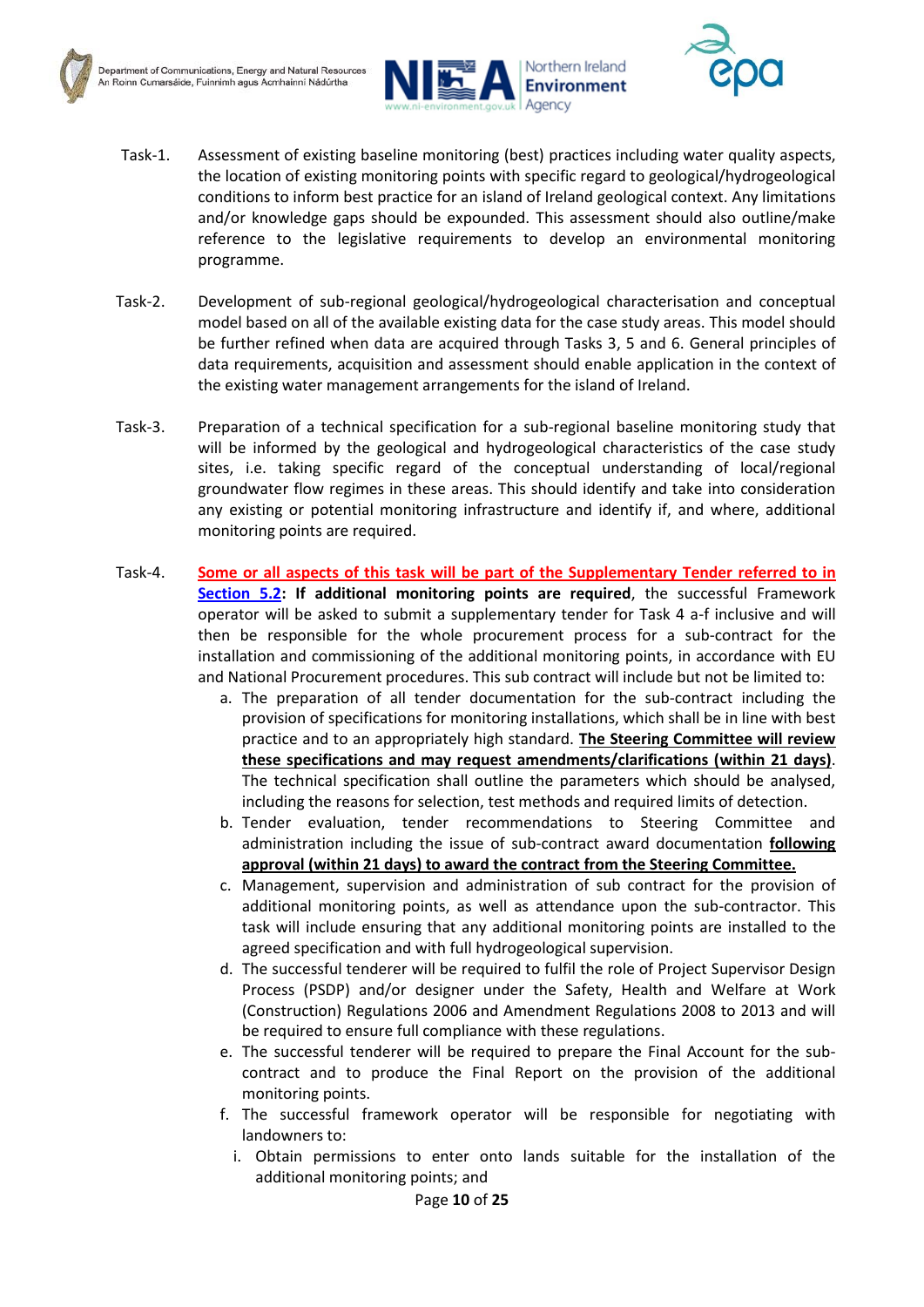





ii. Use and have access to the additional monitoring points as well as making any payments arising to land owners in respect of loses/inconvenience incurred by them as a result of the operation of monitoring points on their land. **This task is subject to change. Should this task be required, the successful framework** 

**operator will be furnished with comprehensive service requirements as part of the supplementary tender.**

- Task-5. Identification of potential surface water and associated ecosystem receptors, highlighting areas that have been designated as having a particular environmental importance, which should be included in baseline monitoring.
- Task-6. **This task will be part of the Supplementary Tender referred to in [Section](#page-8-0) 5.2:** Baseline groundwater, surface water and associated ecosystems monitoring shall be undertaken for a minimum period of 12 months with provision for the on-going operation and maintenance of the network. Where appropriate, this shall use existing monitoring networks and points, and, if required, monitoring of correctly installed additional monitoring stations upon installation. Monitoring of potential existing monitoring points and any newly installed station(s) will require discussion with **the Steering Committee, which may request clarifications/amendments (within 21 days)**. As the monitoring results are collated, the network and procedures should be reviewed in discussion with the Steering Committee.
- Task-7. Geological assessment of the existing fracture networks and networks that are likely to be produced by fracking operations and the implications for water flow and pollutant transport, with specific reference to overlying groundwater bodies.
- Task-8. Quantitative assessment of a) water requirements for UGEE projects/operations (for an individual, typical pad and for each permit area) and b) groundwater and surface water resource availability. The assessment should identify the potential UGEE projects/operations water usage impacts on local and catchment water requirements. These requirements include, but are not limited to, direct abstractions (groundwater and surface water) and flows/inputs for surface water and ecosystems.
- Task-9. Recommendations for baseline monitoring requirements. Assessment as to which elements of baseline monitoring, could be undertaken by the state versus by the industry. The assessment should include co-ordination and quality assurance requirements, and make reference to best practice for other similar industrial activities on the island of Ireland and other EU countries.
- Task-10. Ensure effective dissemination of the research findings in accordance with the overall dissemination plan of the Research Programme, which will be agreed with the Steering Committee.

The conceptual model and technical specifications for monitoring should be further refined when data are acquired through Tasks 3, 5 and 6 (**in discussion and agreement with the Steering Committee**).

*Outputs (subject to gaining appropriate land access for monitoring and installation if required):*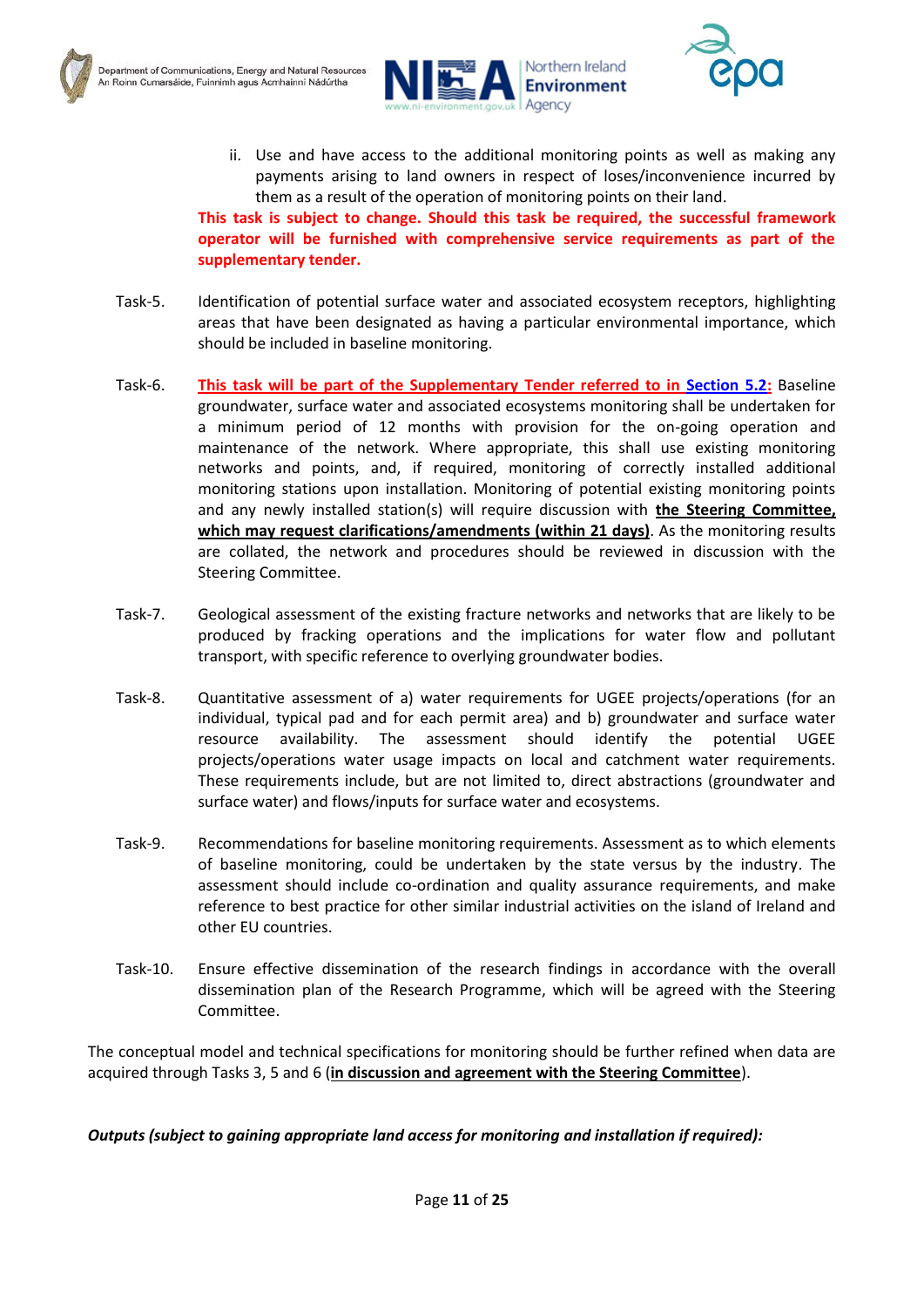



- Month-2<sup>22</sup>: Submission of an Interim Report (Interim Report A1-1) on existing baseline monitoring (best) practices, existing regional monitoring, technical specification for a baseline monitoring study.
- **Month-3 23** : Submission of:
	- o Interim Report (Interim Report A1-2) on the sub-regional geological/hydrogeological characterisation and conceptual model; and
	- Interim Report (Interim Report A1-3) on the need and requirements for additional monitoring points.
- **After Month-3** (**and where no objection has been received from the Steering Committee**): Undertake procurement (if required) of the sub-contract for the provision of additional monitoring points.
- **Within 2 months of awarding the sub-contract and/or resolution of all issues related to access to land**:
	- $\circ$  Installation of additional monitoring points (if required); and
	- o Commencement of monitoring (for a period of 12 months).
- **Month-12<sup>24</sup>** Submission of:

**.** 

- $\circ$  Interim Report (Interim Report A1-4) on the refined<sup>25</sup> conceptual model; and
- Interim Report (Interim Report A1-5) on the monitoring carried out to-date (including a review of the network and procedures).
- **Within 15 months of awarding the sub-contract and/or resolution of all issues related to access to land**: Submission of
	- o Final Technical Report**<sup>26</sup>** covering all elements of Project A1 (Final Report-1) including the monitoring data; and
	- o Short **Summary-type Report<sup>27</sup>** which shall be written in a style accessible to non-technical readers (Summary-1).
- The findings shall also be disseminated to key stakeholders via an **approved Dissemination Plan**<sup>28</sup> in the context of Task-9

This project must be completed **within 15 months of awarding the sub-contract and/or resolution of all issues related to access to land**. Applicants are requested to outline their Dissemination Plan as part of their proposal.

The lead organisation of the successful Tenderer will be required to ensure **full integration and linkages** between the different elements of the Research Programme (i.e. Projects A-C) **including the contribution of each to an integrated synthesis report (Synthesis) (refer to [Section 6\)](#page-22-0).**

 $22$  from the start date of the project, which is to be agreed upon the award of the contract.

<sup>&</sup>lt;sup>23</sup> from the start date of the project, which is to be agreed upon the award of the contract.

 $24$  from the start date of the project, which is to be agreed upon the award of the contract.

<sup>&</sup>lt;sup>25</sup> Refer to Task-2, whereby the conceptual model is to be further refined when data are acquired through Tasks 3, 5 and 6.

<sup>&</sup>lt;sup>26</sup> The format of the reports will be agreed with the Steering Committee (Refer to **Section 6.**).

<sup>&</sup>lt;sup>27</sup> The format of the reports will be agreed with the Steering Committee (Refer to **Section 6.**).

<sup>&</sup>lt;sup>28</sup> The overall dissemination plan of the research programme will be agreed with the Steering Committee (Refer to Section 6.)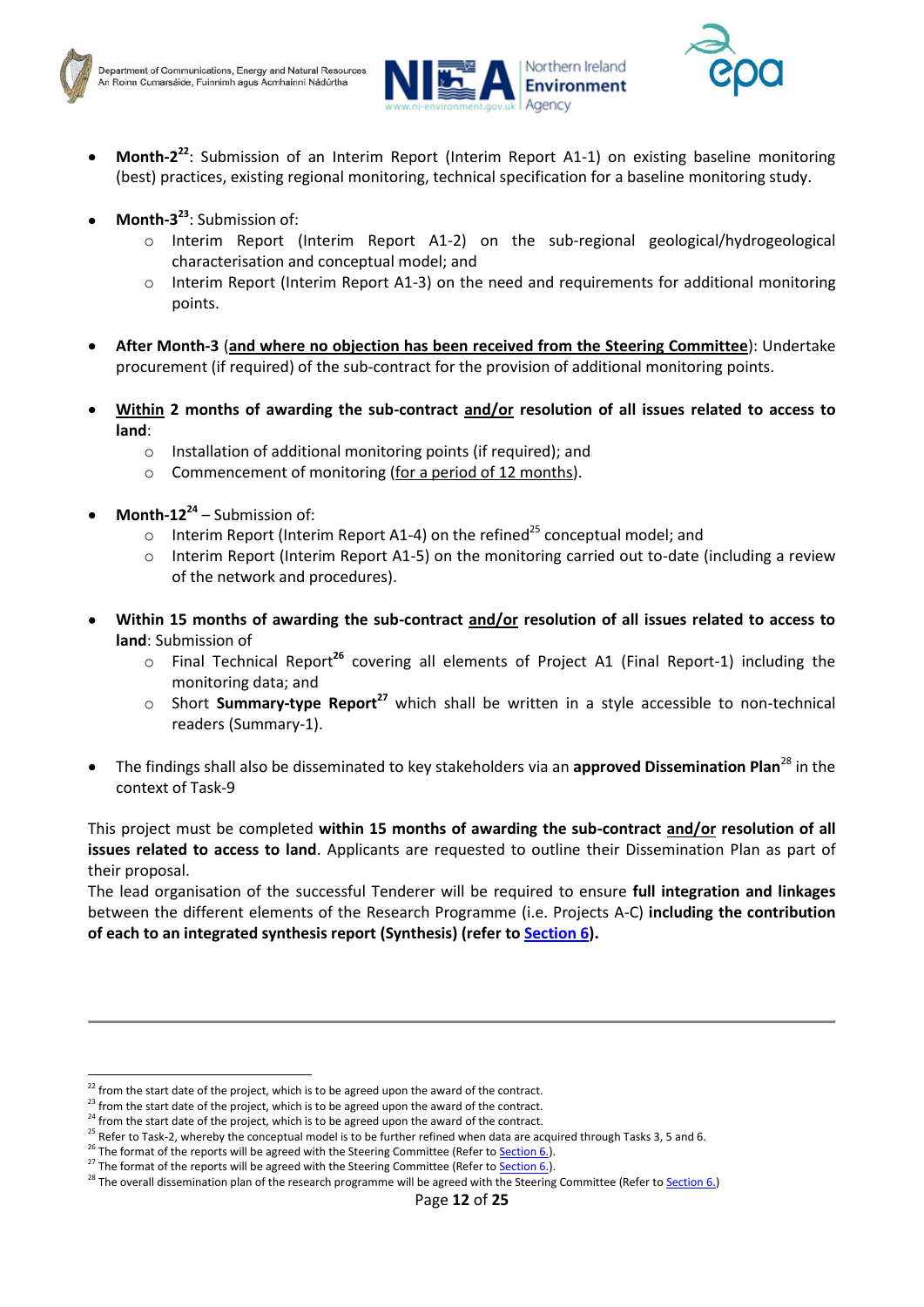





## <span id="page-13-0"></span>*Project-A2 (Seismicity)*

Baseline characterisation of seismicity is required to enable potential impacts to be assessed. Therefore, particular **research issues** for consideration in this area would, *inter alia*, include:

- A review of records of natural seismicity in the island of Ireland. An assessment of the nature and magnitude of induced seismicity associated with hydraulic fracturing operations worldwide.
- Review of seismic risk control regimes operated worldwide for UGEE projects/operations and make  $\bullet$ recommendations for systems applicable to the island of Ireland, with particular reference to the case study areas.
- Assessment of the capability of existing seismic monitoring network(s) to allow detection and three-dimensional location of seismic events down to target magnitude threshold.
- Assessment of micro-seismic monitoring methodologies to enable real-time monitoring of fracture  $\bullet$ growth during, and immediately after, UGEE projects/operations in order to minimise risks from induced seismicity associated with hydraulic fracturing. This assessment should review how the existing seismic network(s) can be integrated with any likely additional networks that would be required for this type of activity, what resources are required to analyse these existing data, and what regions/sub-regional monitoring locations would be required for the specific case study areas.
- Linking with [Project B](#page-18-0) Assessment of the success of pre-fracturing modelling techniques to predict  $\bullet$ the propagation (number and height) of fractures in the target horizon in order to predict induced seismicity and to predict the risk of fractures creating preferential pathways for pollutants.

Based on the above, **specific tasks** relating to seismicity are required as follows:

- Task-1. Assessment of existing baseline monitoring operated worldwide for UGEE projects/operations to inform best practice for an island of Ireland geological context. This assessment should also outline/make reference to the legislative requirements to develop an environmental monitoring programme.
- Task-2. Evaluate methodologies, such as InSAR<sup>29</sup>, EDM<sup>30</sup>, tiltmeters and GPS<sup>31</sup>, or their equivalent for the monitoring of ground deformation that may be associated with UGEE projects/operations.
- Task-3. Assessment of existing data on natural seismicity in the island of Ireland. This assessment should include an analysis of magnitude of natural earthquakes with regard to actual damage caused, including the potential to cause damage to the integrity of oil and gas wells, as well as the public perception of this (potential) damage.
- Task-4. Assessment of the magnitude and physical effects of induced seismicity that may be associated with UGEE projects/operations in the island of Ireland (including hydraulic fracturing and re-injection). This will include a review of induced seismicity related to

<sup>1</sup> <sup>29</sup> Interferometric synthetic aperture radar (InSAR)

<sup>&</sup>lt;sup>30</sup> Electronic Distance Measurement'

<sup>&</sup>lt;sup>31</sup> Global Positioning System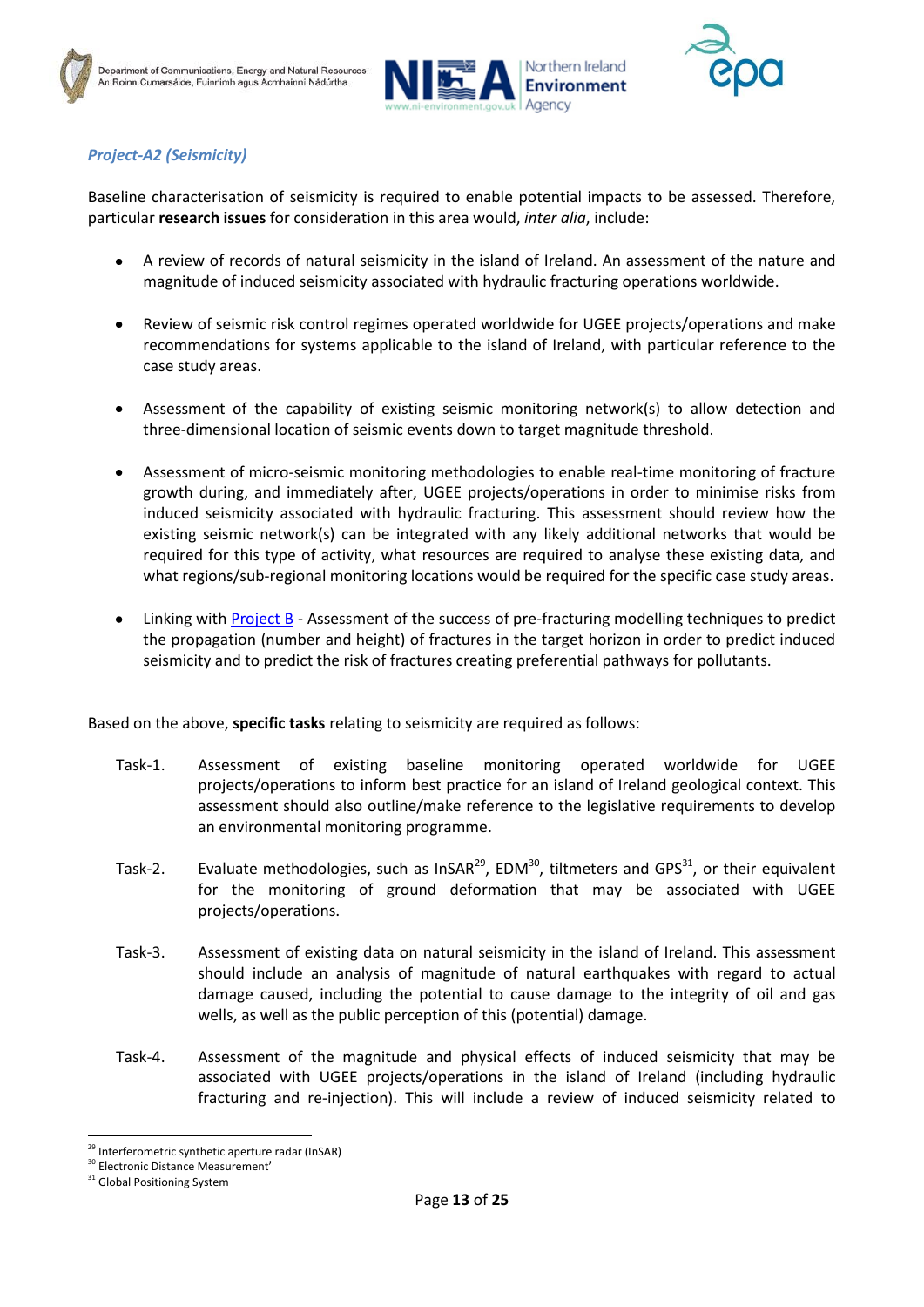



existing operations elsewhere in the world but will also assess the relationship between event magnitude and physical effects applicable to the geology of the case study areas in Ireland. The actual and perceived impacts of induced seismicity from potential UGEE projects/operations in the island of Ireland should be related back to the findings of Task 3 (i.e. assessment of existing data on natural seismicity).

- Task-5. Preparation of a technical specification for a sub-regional baseline monitoring with appropriate conceptual model(s) that will be informed by the geological/seismological characteristics of the case study sites taking into consideration existing monitoring infrastructure and identify if, and where, additional monitoring stations are required relating back to the area-specific geological/seismological conceptual understanding.
- Task-6. **Some or all aspects of this task will be part of the Supplementary Tender referred to in [Section 5.2:](#page-8-0) If additional monitoring points are required**, the successful Framework operator will be asked to submit a supplementary tender for Task 4 a-f inclusive and will then be responsible for the whole procurement process for a sub-contract for the installation and commissioning of the additional monitoring points, in accordance with EU and National Procurement procedures. This sub contract will include but not be limited to:
	- a. The preparation of all tender documentation for the sub-contract including the provision of specifications for monitoring installations, which shall be in line with best practice and to an appropriately high standard. **The Steering Committee will review these specifications and may request amendments/clarifications (within 21 days)**. The technical specification shall outline the parameters which should be analysed, including the reasons for selection, test methods and required limits of detection.
	- b. Tender evaluation, tender recommendations to Steering Committee and administration including the issue of sub-contract award documentation **following approval (within 21 days) to award the contract from the Steering Committee.**
	- c. Management, supervision and administration of sub contract for the provision of additional monitoring points, as well as attendance upon the sub-contractor. This task will include ensuring that any additional monitoring points are installed to the agreed specification and with full hydrogeological supervision.
	- d. The successful tenderer will be required to fulfil the role of Project Supervisor Design Process (PSDP) and/or designer under the Safety, Health and Welfare at Work (Construction) Regulations 2006 and Amendment Regulations 2008 to 2013 and will be required to ensure full compliance with these regulations.
	- e. The successful tenderer will be required to prepare the Final Account for the subcontract and to produce the Final Report on the provision of the additional monitoring points.
	- f. The successful framework operator will also be responsible for negotiating with landowners to:
		- i. Obtain permissions to enter onto lands suitable for the installation of the additional monitoring points; and
	- ii. Use and have access to the additional monitoring points as well as making any payments arising to land owners in respect of loses/inconvenience incurred by them as a result of the operation of monitoring points on their land.

**This task is subject to change. Should this task be required, the successful framework operator will be furnished with comprehensive service requirements as part of the supplementary tender.**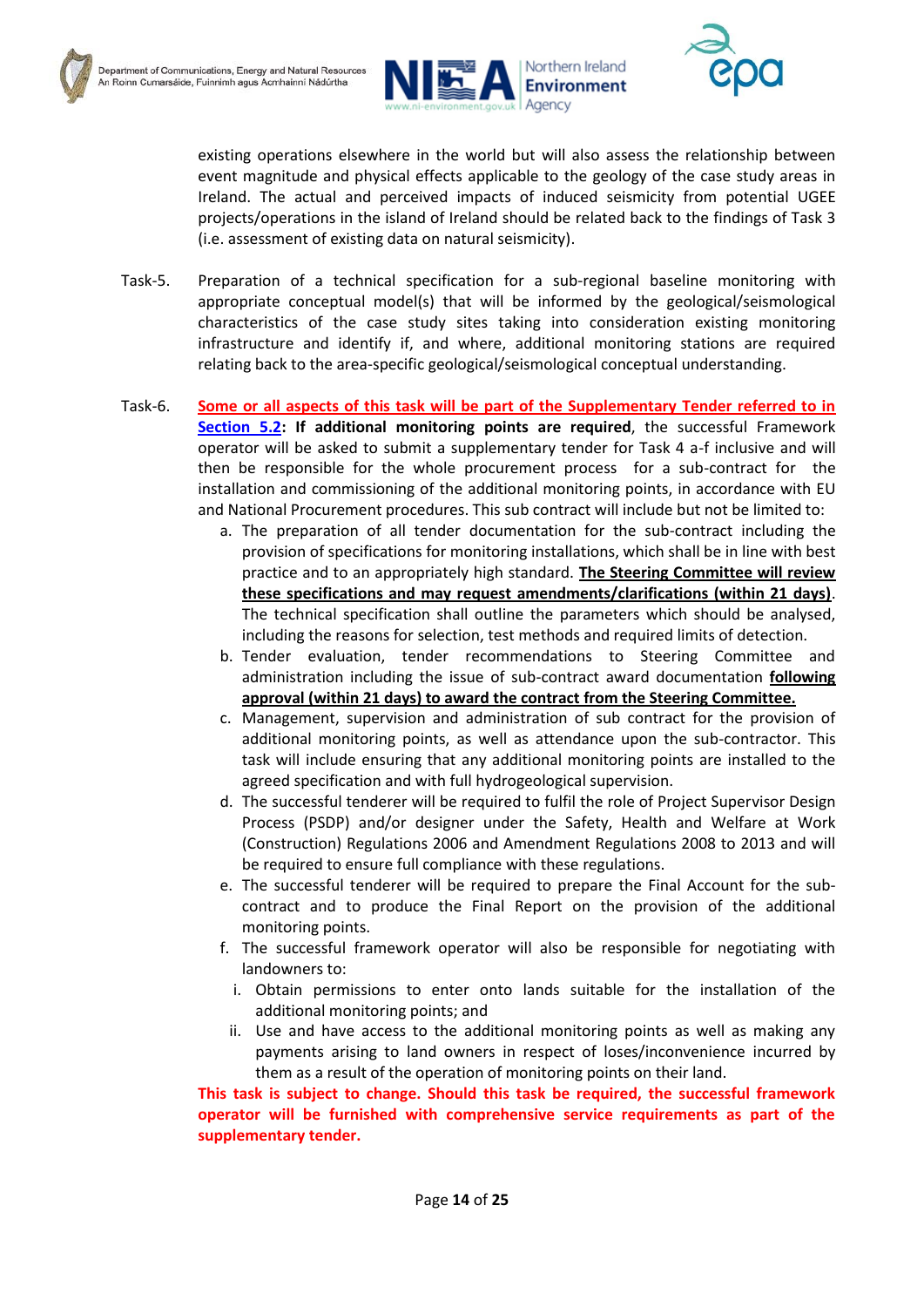





- Task-7. **This task will be part of the Supplementary Tender referred to in [Section 5.2:](#page-8-0)** Seismic monitoring shall be undertaken for a minimum period of 12 months with provision for the on-going operation and maintenance of the network. Where appropriate, this shall use existing monitoring networks and points, and, if required, monitoring of correctly installed additional monitoring stations upon installation. Monitoring of potential existing monitoring points and any newly installed station(s) will require discussion with **the Steering Committee, which may request clarifications/amendments (within 21 days)**. As the monitoring results are collated, the network and procedures should be reviewed in discussion with the Steering Committee.
- Task-8. Examination of global experience of seismic events stimulated by or otherwise related to fracking and other UGEE projects/operations with assessment of likely impacts and recommendations for appropriate mitigation measures within the geological context of the island of Ireland.
- Task-9. Linking with [Project B](#page-18-0) Assessment of the success of pre-fracturing modelling techniques to predict the propagation (number and height) of fractures in the target horizon in order to predict induced seismicity and to predict the risk of fractures creating preferential pathways for pollutants.
- Task-10. Assessment of what baseline monitoring could be undertaken by the state versus by the industry. This assessment should include co-ordination and quality assurance requirements, and make reference to best practice for other similar industrial activities on the island of Ireland and other EU countries.
- Task-11. Ensure effective dissemination of the research findings in accordance with the overall dissemination plan of the Research Programme, which will be agreed with the Steering Committee.

#### *Outputs (subject to gaining appropriate land access for monitoring installation):*

**Month-3 <sup>32</sup>**: Submission of:

- $\circ$  Interim Report<sup>33</sup> (on existing baseline monitoring practices, available seismological data, potential seismic effects from hydraulic fracturing, sub-regional geological/seismological characterisation and conceptual model(s), existing regional assessment of existing monitoring network(s)) (Interim Report A2-1); and
- o Interim Report on the need and requirements for additional monitoring points (Interim Report A2-2).
- **After Month-3** (**and where no objection has been received from the Steering Committee**) undertake procurement (if required) of the sub-contract for the provision of additional monitoring points.
- **Within 2 months of awarding the sub-contract and/or resolution of all issues related to access to land**:
	- o Installation of additional monitoring points (if required); and
	- o Commencement of monitoring (for a period of 12 months).

 $32$  from the start date of the project, which is to be agreed upon the award of the contract.

<sup>&</sup>lt;sup>33</sup> Initial report based on the desk study elements of the project before any installations.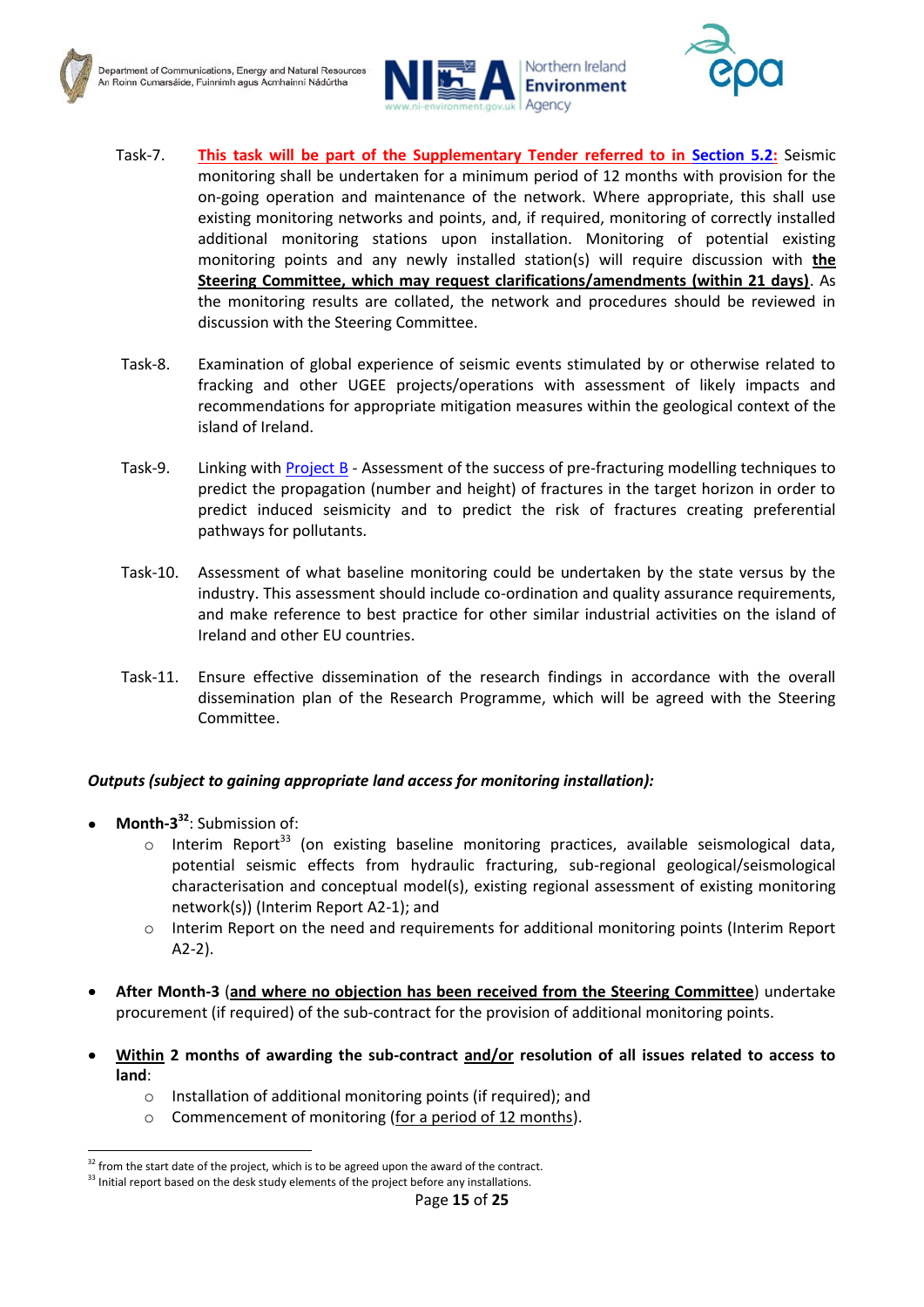





- **Month-6 34** Submission of an Interim Report (Interim Report A2-3) on the conceptual model(s).
- **Month-12<sup>35</sup>** Submission of an Interim Report (Interim Report A2-4) on the monitoring carried out todate (including a review of the network and procedures).
- **Within 15 months of awarding the sub-contract and/or resolution of all issues related to access to land**: Submission of
	- o Final Technical Report**<sup>36</sup>** covering all elements of Project A2 (Final Report-2): including monitoring results of natural seismicity from the island of Ireland and locally enhanced networks; and
	- o Short **Summary-type Report<sup>37</sup>** which shall be written in a style accessible to non-technical readers (Summary-2).
- The findings shall also be disseminated to key stakeholders via an approved **Dissemination Plan**<sup>38</sup> in the context of Task-11.

This project must be completed **within 15 months of awarding the sub-contract and/or resolution of all issues related to access to land**. Applicants are requested to outline their Dissemination Plan as part of their proposal.

The lead organisation of the successful Tenderer will be required to ensure **full integration and linkages** between the different elements of the Research Programme (i.e. Projects A-C) **including the contribution of each to an integrated synthesis report (Synthesis) (refer to [Section 6\)](#page-22-0).**

#### <span id="page-16-0"></span>*Project-A3 (Air Quality)*

1

Potential air emissions from UGEE projects/operations may originate from sources, such as:

- Trucks and drilling equipment;  $\bullet$
- Natural gas processing and transportation;
- $\bullet$ Fugitive emissions;
- Evaporative emissions of chemicals from wastewater ponds;
- Spills and well blow-outs; and  $\bullet$
- $\bullet$ Post operation leakages from well.

Under Project-A3, it is proposed to assess the requirements and needs for additional Air Baseline Monitoring (frequency, location and types of pollutants to be covered) in the context of Environmental Impact Statement (EIS). The Environmental Impact Assessment Directive (2011/92/EU) refers to *Impacts on* Air such as Air Quality<sup>39</sup> (Pollutants, Suspended Particles); Odour; Noise; Vibration and Radiation. Existing sources of air pollution shall be identified and the components of any existing air pollution identified and

 $34$  from the start date of the project, which is to be agreed upon the award of the contract.

<sup>&</sup>lt;sup>35</sup> from the start date of the project, which is to be agreed upon the award of the contract.

<sup>&</sup>lt;sup>36</sup> The format of the reports will be agreed with the Steering Committee (Refer to **Section 6.**).

<sup>&</sup>lt;sup>37</sup> The format of the reports will be agreed with the Steering Committee (Refer to **Section 6.**).

<sup>&</sup>lt;sup>38</sup> The overall dissemination plan of the Research Programme will be agreed with the Steering Committee (Refer to Section 6.).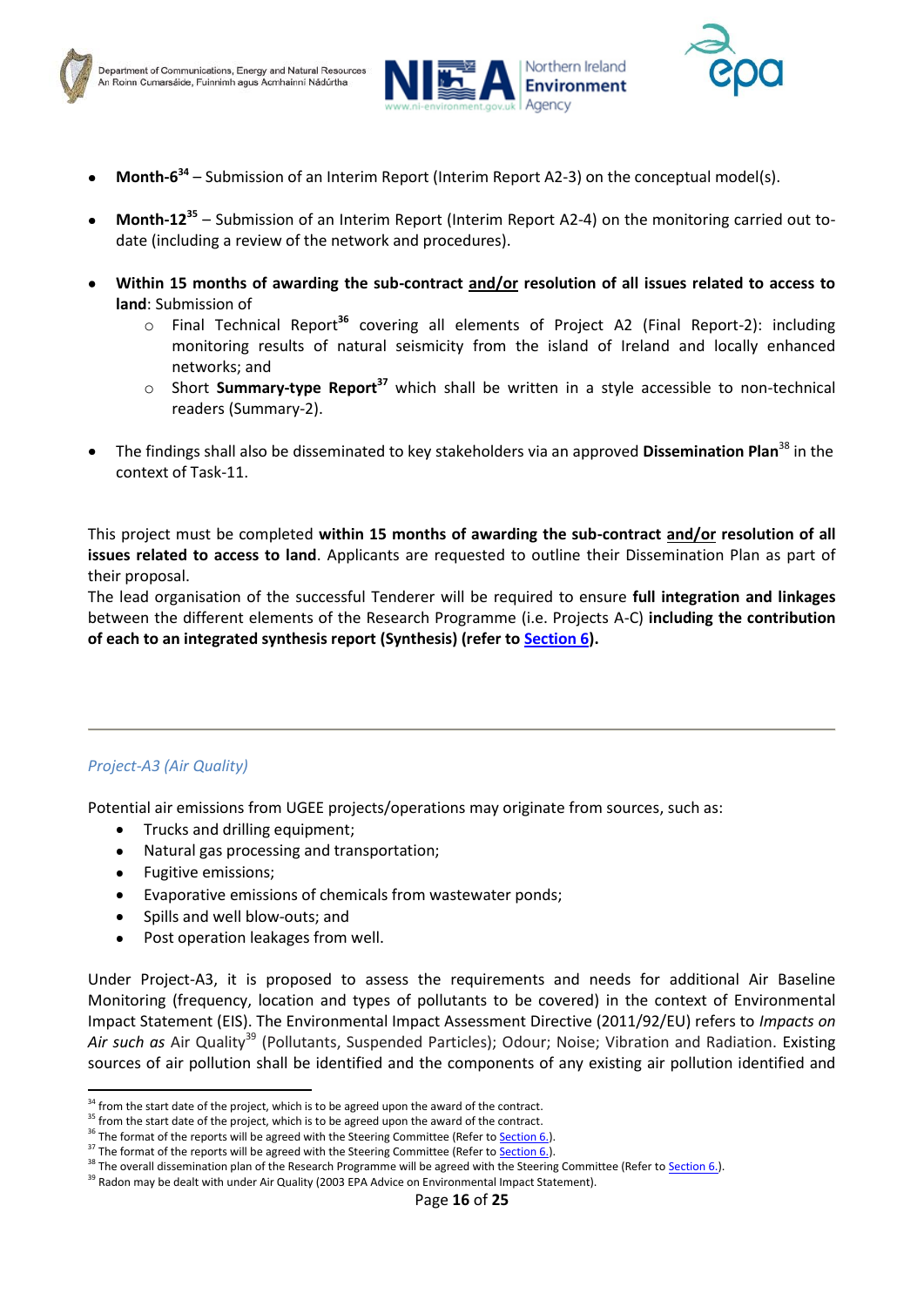





quantified. Potential emissions covered under Project-A3 should include but are not limited to monitoring requirements under the EIA Directive.

Based on the above, specific tasks relating to Air Quality are required as follows:

- Task-1. Review of existing air monitoring data including naturally occurring radioactive materials (NORM).
- Task-2. Review of requirements and experience of Air Baseline characterisation in countries where UGEE projects/operations have taken or are taking place.
- Task-3. Identify and make recommendations for guidelines on the extent of Air baseline monitoring (frequency, location and types of pollutants to be covered) that needs to be carried out for an Environmental Impact Statement (EIS) (i.e. on a project basis).
- Task-4. Ensure effective dissemination of the research findings in accordance with the overall dissemination plan of the Research Programme, which will be agreed with the Steering Committee.

#### *Outputs:*

1

- **Month-6** 40 Submission of:
	- o Final Technical Report**<sup>41</sup>** covering all elements of Project A3 (Final Report-3) providing guidance on how to carry out Air baseline monitoring for an EIS; and
	- o Short **Summary-type Report<sup>42</sup>** which shall be written in a style accessible to non-technical readers (Summary-3);
- The findings shall also be disseminated to key stakeholders via an approved **Dissemination Plan**<sup>43</sup> in the context of Task-4.

This project must be completed within 6 months<sup>44</sup>. Applicants are requested to outline their Dissemination Plan as part of their proposal.

The lead organisation of the successful Tenderer will be required to ensure **full integration and linkages** between the different elements of the Research Programme (i.e. Projects A-C) **including the contribution of each to an integrated synthesis report (Synthesis) (refer to [Section 6\)](#page-22-0).**

<sup>&</sup>lt;sup>40</sup> The format of the reports will be agreed with the Steering Committee (Refer to **Section 6.**).

<sup>&</sup>lt;sup>41</sup> The format of the reports will be agreed with the Steering Committee (Refer to **Section 6.**).

 $42$  The format of the reports will be agreed with the Steering Committee (Refer to Section 6.).

<sup>&</sup>lt;sup>43</sup> The overall dissemination plan of the Research Programme will be agreed with the Steering Committee (Refer to Section 6.).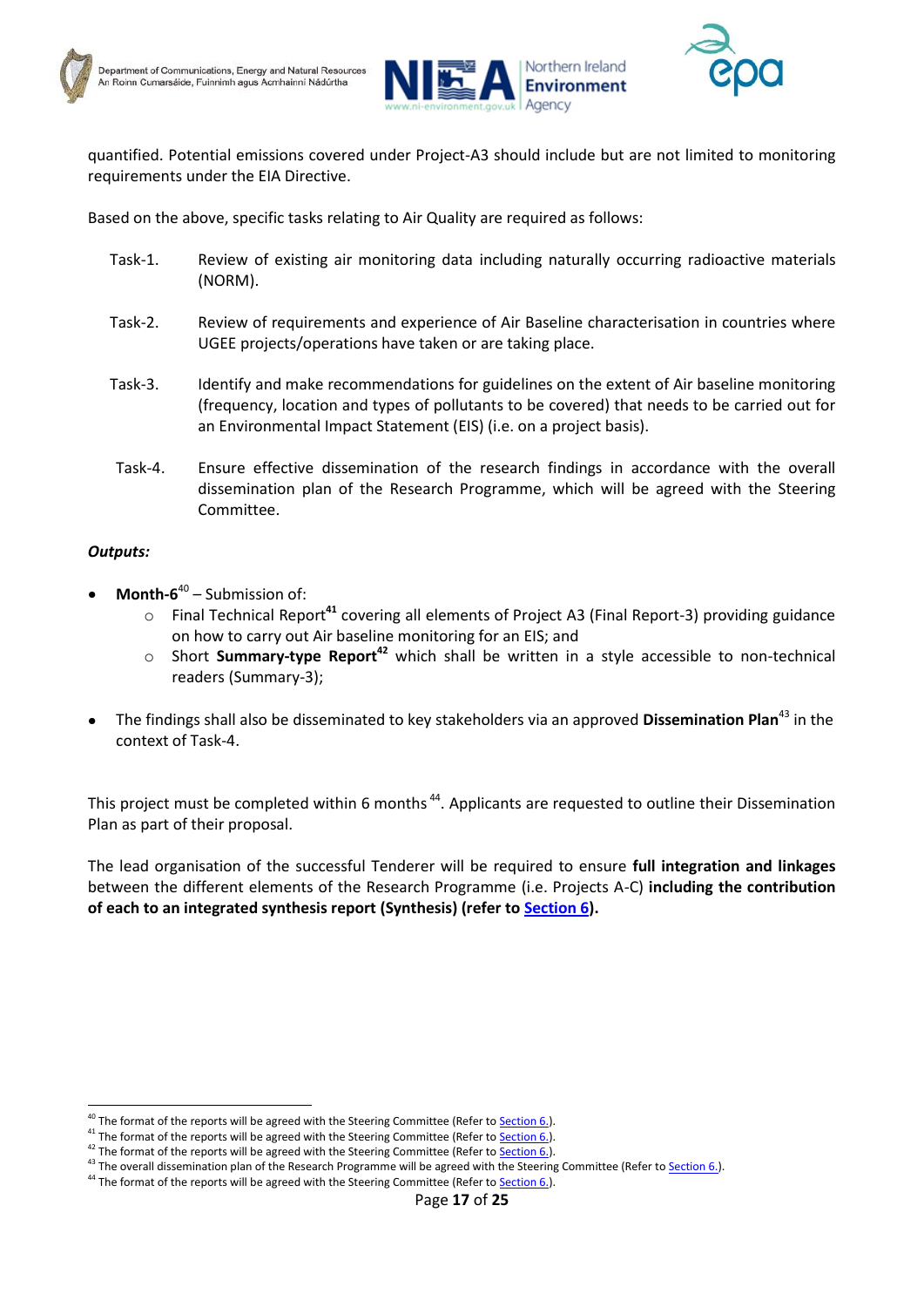



## <span id="page-18-0"></span>*5.2.2. Project-B: UGEE Projects/Operations: Impacts & Mitigation Measures*

This project should comprise the identification and a detailed examination of the potential impacts on the environment and human health, as well as successful mitigation measures to counteract these impacts, associated with UGEE projects/operations that have come to the fore worldwide using published reports and other sources. The assessment should take into account commercially probable scenarios. Where appropriate, findings should be accompanied by reference to experiences in other countries.

Specific research tasks to be addressed in the project are given below:

- Task-1. Water Impacts and Mitigation Measures<sup>45</sup>: This task should examine the potential environmental impacts of UGEE projects/operations on groundwater and surface water bodies, including the potential migration of methane, chemicals and other contaminants, both from surface and subsurface sources. Findings should be informed by an objective assessment of the risks and hazards posed by UGEE projects/operations, supported by a literature review and experience from other jurisdictions. Mitigation measures to address water impacts (including but not limited to effluent management/treatment and well construction) should be critically reviewed and presented. This should include a review of the success of innovative developments within the industry to reduce water impacts.
- Task-2. An assessment of the direct (e.g. abstraction) and indirect impacts (e.g. drinking water, other receptors) of the use of local water sources for UGEE projects/operations and specifically, fracking. This should include a review of innovation within the industry to source water from existing industrial processes, such as cooling water, waste water treatment works effluent and innovation related to water-free fracking.
- Task-3. A comprehensive assessment should be conducted of experience with the level of use of recycled flowback water in UGEE projects/operations and the potential for increasing these levels. An assessment should be carried out of the scope for, and implications of, recycling the flowback water for reuse in further fracturing operations in the case study areas used for [Project A1,](#page-9-0) the results of which will inform potential impacts to other locations.
- Task-4. Other Potential Impacts and Mitigation Measures<sup>46</sup>: This task should employ similar approaches to Task-1 to examine impacts from UGEE projects/operations on other areas, which shall include, but are not be limited to human beings, flora & fauna (including farm & domestic animals), air, both local and global (i.e.  $CO<sub>2</sub>$ , including fugitive emissions) impacts, climatic factors, landscape<sup>47</sup>, material assets<sup>48</sup>, cultural heritage, as well as the interaction between these areas. Mitigation measures to address these potential impacts should be critically reviewed and presented.
- Task-5. Life-Cycle Assessment: A comprehensive assessment of the cumulative environmental impact of UGEE projects/operations should be conducted supported by a literature review

<sup>45</sup> i.e. a description of the measures envisaged in order to **avoid, reduce and, if possible, remedy** significant adverse effects (*Article 5.3(b) of the EIA Directive)*

<sup>46</sup> i.e. a description of the measures envisaged in order to **avoid, reduce and, if possible, remedy** significant adverse effects (*Article 5.3(b) of the EIA Directive)*

<sup>47</sup> Light pollution or glare may be dealt with under the topic of landscape (2003 EPA Advice on Environmental Impact Statement)

<sup>48</sup> Infrastructure (including impacts on transportation) is covered under Material Assets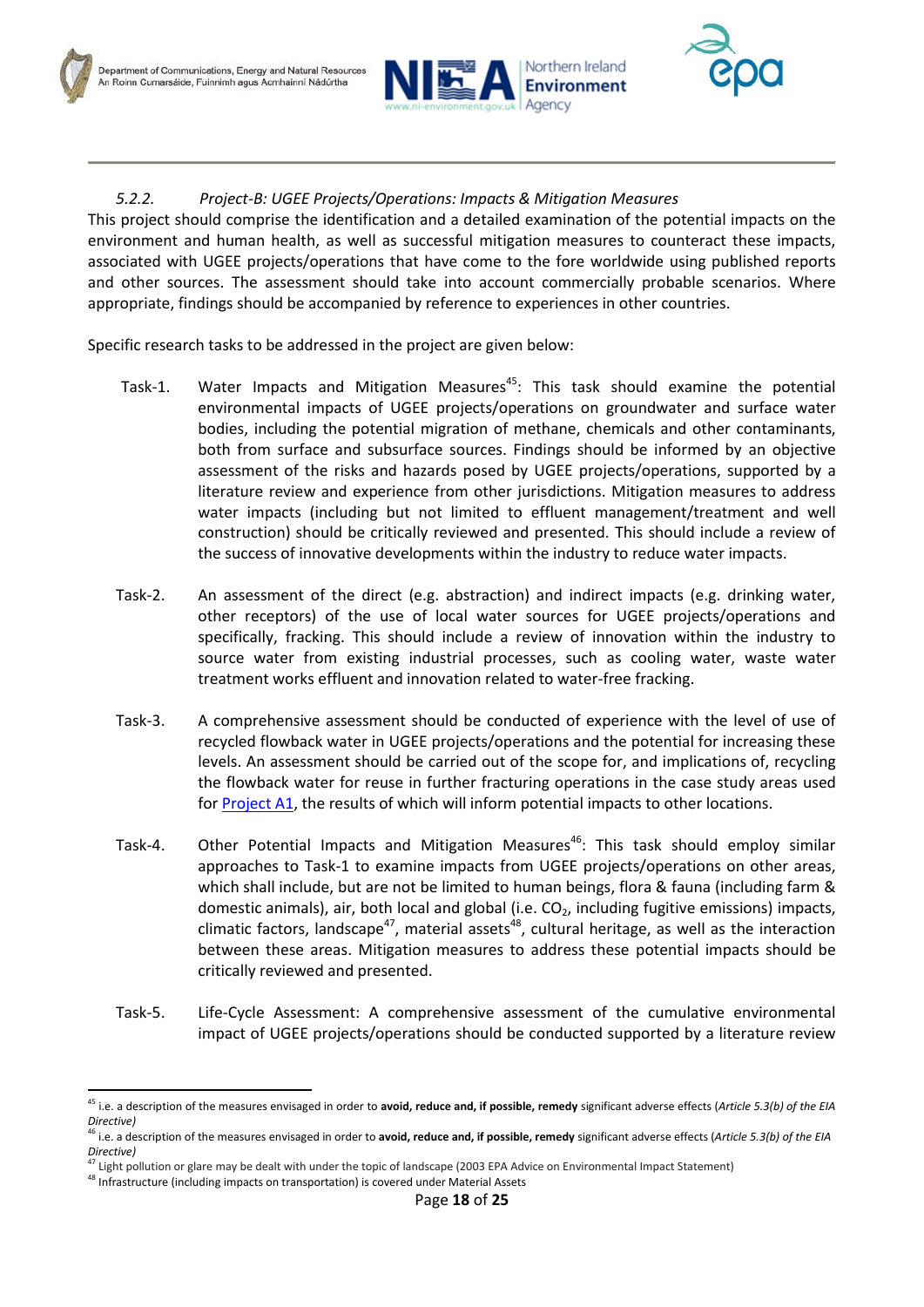





and experience from other jurisdictions and compared with similar published assessments of other energy sources.

- Task-6. Chemicals: Typically, chemicals such as biocides and dyes, among others, are used in UGEE projects/operations. This work package should examine techniques in UGEE projects/operations, including evidence of chemical-free UGEE projects/operations and the purposes of individual additives, to ascertain current and emerging practices in the context of avoidance of the use of additives that have the potential to harm the environment.
- Task-7. Identify and assess the success of treatment and disposal methods for flowback fluid identifying specific case studies from around the world, with specific reference to a European example. Linking with Task 6, identify the treatment technologies available to adequately treat typical chemicals, used in the process, in combination with likely constituents of produced water. Disposal options linked to the available treatment options should also be reviewed and assessed.
- Task-8. Linking with Projects [A1,](#page-9-0) [A2](#page-13-0) and [A3:](#page-16-0) Research into identifying best practice for environmental monitoring of potential impacts arising from individual UGEE projects/operations sites (including emissions monitoring, monitoring of mitigation measures<sup>49</sup> effectiveness, and of impacts on the receiving environment).
- Task-9. Examination of validity and range of existing and potential monitoring and mitigation<sup>50</sup> techniques, to include but not be limited to geophysical techniques (down-hole and surface) for use in monitoring, control, horizon selection, and injection management.
- Task-10. Any other issues that become apparent in the course of the project and will contribute to the required knowledge base of this topic should be considered $51$ .
- Task-11. Ensure effective dissemination of the research findings in accordance with the overall dissemination plan of the Research Programme, which will be agreed with the Steering Committee.

#### *Outputs:*

**.** 

- **Month-12**<sup>52 53 54</sup>: Submission of:
	- o Final Technical Report (Final Report-4) on the issues listed above; and
	- Short Summary-type Report (Summary-4) which should be written in a style accessible to nontechnical readers.

<sup>49</sup> i.e. a description of the measures envisaged in order to **avoid, reduce and, if possible, remedy** significant adverse effects (*Article 5.3(b) of the EIA Directive).*

<sup>50</sup> i.e. a description of the measures envisaged in order to **avoid, reduce and, if possible, remedy** significant adverse effects (*Article 5.3(b) of the EIA Directive).*

<sup>&</sup>lt;sup>51</sup> Additional work to be agreed in advance with the project steering committee

 $\frac{52}{100}$  The format of the reports will be agreed with the Steering Committee (Refer to Section 6.).

 $53$  The format of the reports will be agreed with the Steering Committee (Refer to **Section 6.**).

<sup>&</sup>lt;sup>54</sup> The Final Report should include a comprehensive list of all chemicals known to have been used in UGEE projects/operations. If reference to chemical-free fracking is included in the research, it should be clearly pointed out where and for how long such methods have been used on a commercial basis, stating whether there are any peer-reviewed studies into the impacts associated with these methods to the environment and human health. The research should also include a comprehensive list of all substances other than water that may be used in such methods.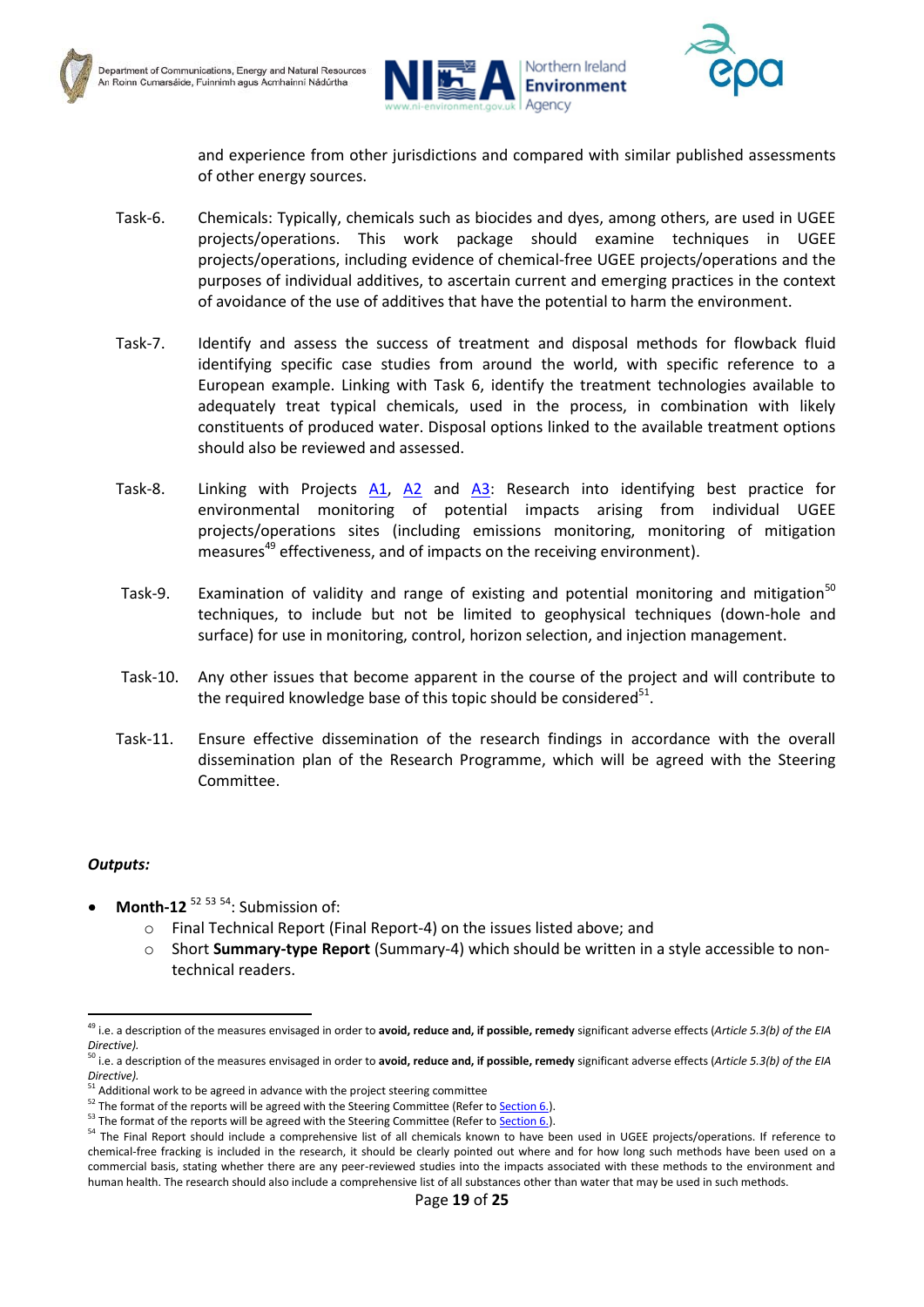

1





The findings shall also be disseminated to key stakeholders via an approved **Dissemination Plan**<sup>55</sup> in the context of Task-11.

This project must be completed within 12 months<sup>56</sup>. Applicants are requested to outline their Dissemination Plan as part of their proposal.

The lead organisation of the successful Tenderer will be required to ensure **full integration and linkages** between the different elements of the Research Programme (i.e. Projects A-C) **including the contribution of each to an integrated synthesis report (Synthesis) (refer to [Section 6\)](#page-22-0).**

## <span id="page-20-0"></span>*5.2.3. Project-C: Regulatory Framework for Environmental Protection*

Best environmental practice for UGEE projects/operations would entail using the most effective techniques in achieving a high general level of protection of the environment and human health as a whole, by demonstrating strict adherence with all relevant environmental legislation. The European Commission has indicated that Directive 2006/21/EC on the management of waste from the extractive industries applies to shale gas projects using UGEE projects/operations. As such, Article 4 of Directive 2006/21/EC places an obligation on Member States to ensure that competent authorities follow or are informed of developments in best available techniques. The European Commission may produce guidance for shale gas projects in the future and the successful Tenderer must take cognisance / build-on this work.

This project comprises a number of **research issues/tasks** listed below that should be undertaken and which will identify all regulatory requirements and best operational practices associated with the establishment and operation of "UGEE projects/operations" in an island of Ireland context.

- Task-1. An overview of the EU environmental legislation applicable to UGEE projects/operations. This should include environmental legislation that relates to all aspects of UGEE projects/operations from the planning to the cessation of activities, including aftercare requirements.
- Task-2. Detailed information on the regulatory approaches of other countries that have extensive experience with this activity. This should include where possible a review of case studies where UGEE projects/operations covered two jurisdictions (transboundary activities). A minimum of five countries (with at least two within the EU) should be examined including at least one country where a moratorium on unconventional gas exploration has been introduced.
- Task-3. The potential role of Health Impact Assessment in regulation of UGEE projects/operations should be considered based on the experience in other countries, and recommendations should be made towards developing a protocol in the island of Ireland context.

<sup>&</sup>lt;sup>55</sup> The overall dissemination plan of the Research Programme will be agreed with the Steering Committee (Refer to Section 6.).

<sup>&</sup>lt;sup>56</sup> The format of the reports will be agreed with the Steering Committee (Refer to **Section 6.**).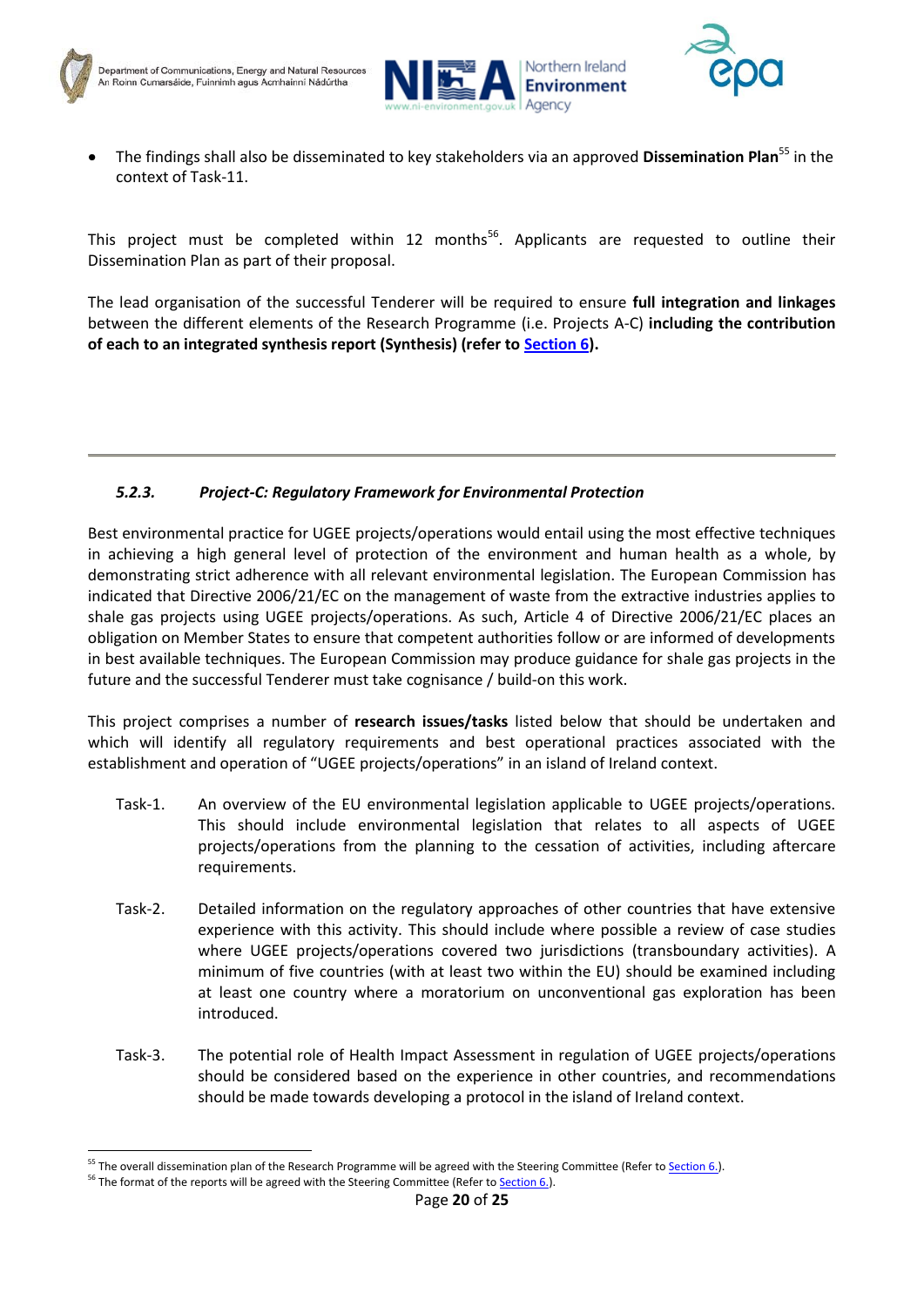



- Task-4. Best practice for UGEE projects/operations: This work package should examine all regulatory enforcement requirements and best operational practices for UGEE projects/operations, in relation to (but not limited to): water resources management, waste management, emissions control, risk quantification and management/minimisation, avoidance or mitigation of detrimental seismic events, use of chemicals, well construction, well and site remediation, air emissions management and residuals management, as well as financial provisions.
- Task-5. Public engagement: This work package should examine a minimum of five case studies of public engagement in UGEE projects/operations (or other similar projects) to identify best practices and recommend the most appropriate strategy in the island of Ireland context.
- Task-6. Any other issues that become apparent in the course of the project and will contribute to the required knowledge base of this topic should be considered<sup>57</sup>.
- Task-7. Ensure effective dissemination of the research findings in accordance with the overall dissemination plan of the Research Programme, which will be agreed with the Steering Committee.

#### *Outputs:*

- **Month-12** <sup>58 59 60</sup>: Submission of:
	- o Final Technical Report (Final Report-5) detailing the findings from the research issues outlined under items 1-6 above, setting out best-practice approaches for management of UGEE projects/operations, to protect the environment and *inter alia* human health, complying in full with all relevant environmental legislation; and
	- o Short **Summary-type Report** (Summary-5) which should be written in a style accessible to nontechnical readers.
- The findings shall also be disseminated to key stakeholders via an approved **Dissemination Plan**<sup>61</sup> in the context of Task-7.

This project must be completed within 12 months<sup>62</sup>. Applicants are requested to outline their Dissemination Plan as part of their proposal.

The lead organisation of the successful Tenderer will be required to ensure **full integration and linkages** between the different elements of the Research Programme (i.e. Projects A-C) **including the contribution of each to an integrated synthesis report (Synthesis) (refer to [Section 6\)](#page-22-0).**

**<sup>.</sup>**  $57$  Additional work to be agreed in advance with the project Steering Committee.

<sup>&</sup>lt;sup>58</sup> The format of the reports will be agreed with the Steering Committee (Refer to **Section 6.**).

<sup>&</sup>lt;sup>59</sup> The format of the reports will be agreed with the Steering Committee (Refer to **Section 6.)**.

<sup>&</sup>lt;sup>60</sup> The Final Report should include a comprehensive list of all chemicals known to have been used in UGEE projects/operations. If reference to chemical-free fracking is included in the research, it should be clearly pointed out where and for how long such methods have been used on a commercial basis, stating whether there are any peer-reviewed studies into the impacts associated with these methods to the environment and human health. The research should also include a comprehensive list of all substances other than water that may be used in such methods.

<sup>&</sup>lt;sup>61</sup> The overall dissemination plan of the Research Programme will be agreed with the Steering Committee (Refer to Section 6.).

 $62$  The format of the reports will be agreed with the Steering Committee (Refer to **Section 6.**).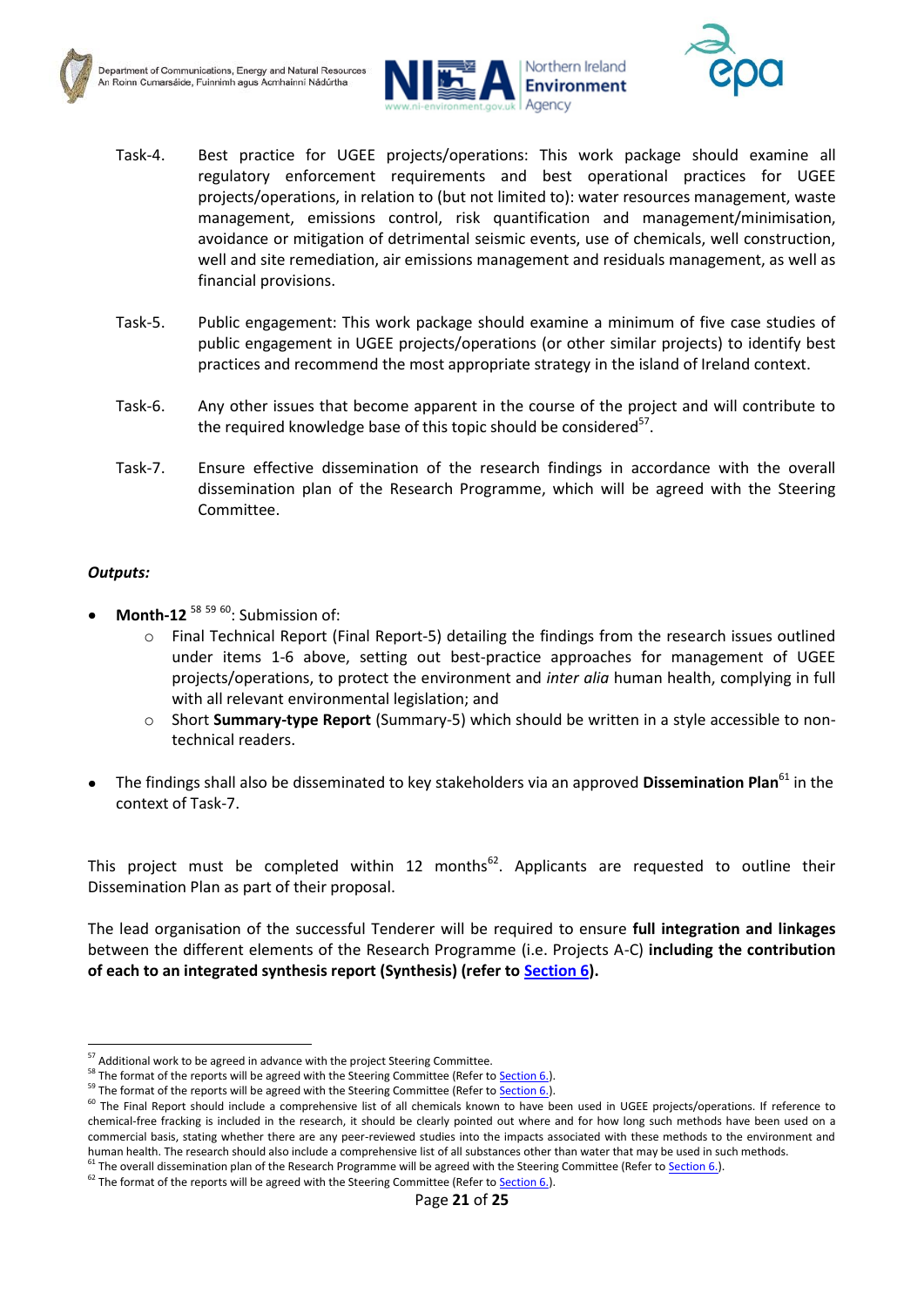



## <span id="page-22-0"></span>**6. Management of Projects**

#### **6.1.Contact Point**

<span id="page-22-1"></span>A Contact Point will be appointed at the start of the contract and, with the Steering Committee, will monitor progress, guide the different phases of the work and comment on the quality of the work and timeliness of the deliverables.

#### **6.2.Progress Updates & Meetings**

<span id="page-22-2"></span>It is anticipated that regular progress updates will be provided by email or telephone. In addition, the successful Tenderer (and consortium partners where relevant) will be required to attend meetings and liaise with the Contact Point and the Steering Committee on a regular basis to provide an overview of progress and outline plans to ensure all targets in relation to financial management and control are achieved. A schedule for meetings and the format of project review reports (additional to Interim, Final & Synthesis Reports) will be agreed with the successful Tenderer upon appointment.

#### **6.3.Steering Committee**

<span id="page-22-3"></span>The Steering Committee will oversee and ensure the integration of all the research elements. The Steering Committee will critically review the work during significant stages of the research and the completion of the final reports. The successful Tenderer shall take into account directions and comments from the Steering Committee. The Steering Committee will, for example, review and may request clarifications/amendments (within 21 days) on the outcomes of Task 4, Project A1 and Task 6, Project A2 (i.e. tender documentation, contract award); review the monitoring results (Task 6, Project A1 and Task 7, Project A2), as well as review the conceptual models and technical specifications for monitoring.

#### **6.4.Integration & Linkages**

<span id="page-22-4"></span>The successful Tenderer will be responsible for the integration of and the linkages between the different elements of the Research Programme including the contribution of each to an integrated synthesis report. It is also expected that the successful Tenderer will consult with the relevant stakeholders as appropriate to gain the maximum benefits for the success of the project.

| Programme<br>Research | Project A1       | Interim Report A1-1        | <b>Final Report-1</b> | Summary-1 |               |           |
|-----------------------|------------------|----------------------------|-----------------------|-----------|---------------|-----------|
|                       |                  | Interim Report A1-2        |                       |           |               |           |
|                       |                  | <b>Interim Report A1-3</b> |                       |           |               |           |
|                       |                  | Interim Report A1-4        |                       |           | Dissemination |           |
|                       |                  | Interim Report A1-5        |                       |           |               |           |
|                       |                  | <b>Monitoring datasets</b> |                       |           |               |           |
|                       | Project A2       | Interim Report A2-1        | Final Report-2        | Summary-2 |               | Synthesis |
|                       |                  | Interim Report A2-2        |                       |           |               |           |
|                       |                  | Interim Report A2-3        |                       |           |               |           |
|                       |                  | Interim Report A2-4        |                       |           |               |           |
|                       |                  | Interim Report A2-5        |                       |           |               |           |
|                       |                  | Monitoring datasets        |                       |           |               |           |
|                       | Project A3       |                            | <b>Final Report-3</b> | Summary-3 |               |           |
|                       | Project B        |                            | Final Report-4        | Summary-4 |               |           |
|                       | <b>Project C</b> |                            | <b>Final Report-5</b> | Summary-5 |               |           |

#### <span id="page-22-5"></span>**6.5.List of Deliverables:**

Research outputs and dissemination activities under each research project, will be integrated into an overall dissemination framework managed by the Steering Committee. To this effect, the dissemination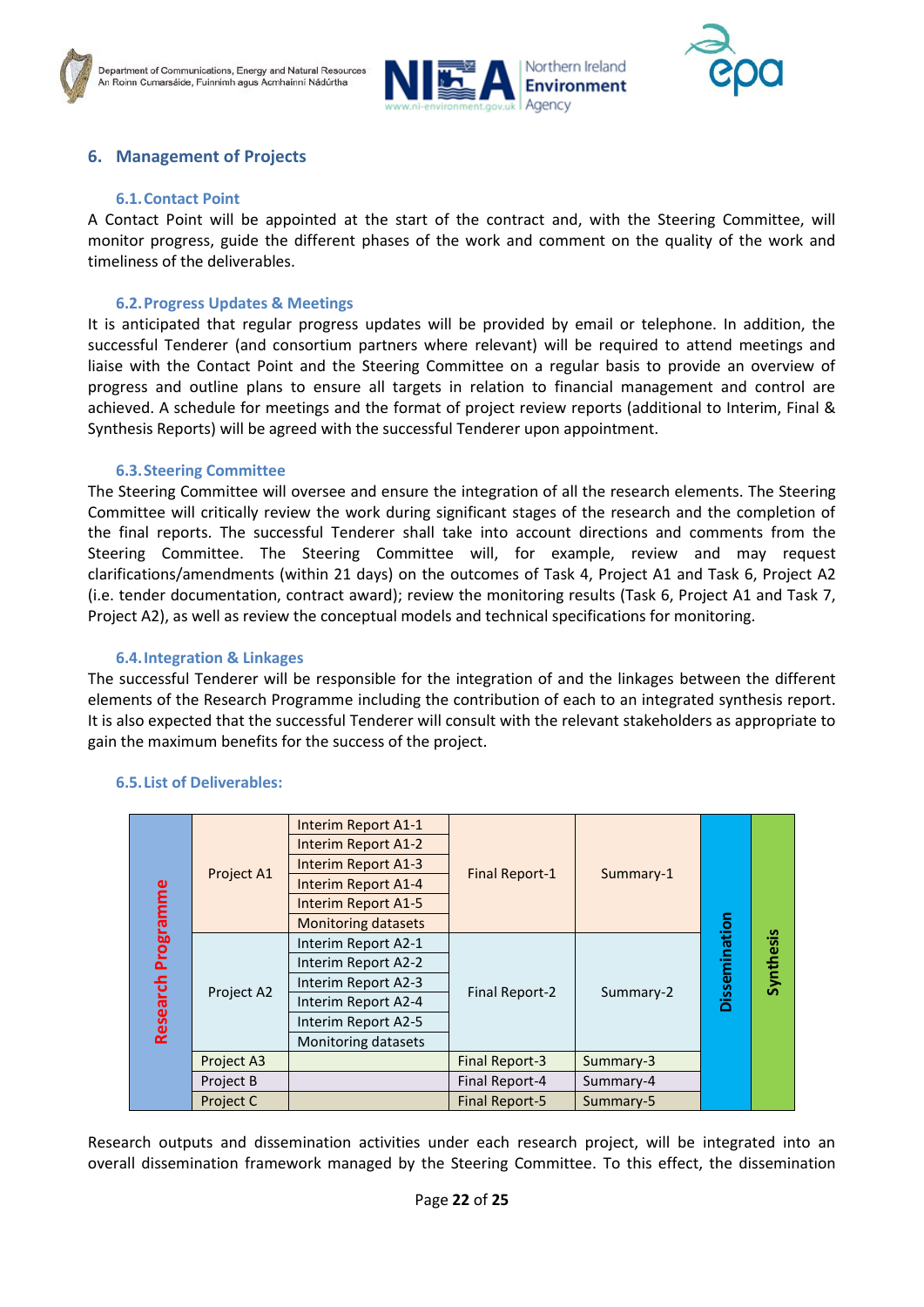



plan under each research project will need to be in agreement and complementary to the overall dissemination plan of the Research Programme; and the format of the projects outputs (data, etc.) and reports (i.e. Final Report, Synthesis Report and Summary-type Report) will need to follow an harmonised template between all the projects. The successful Tenderer will be required to ensure **full integration and linkages** between the different elements of the Research Programme (i.e. Projects A-C) **including the contribution of each to an integrated synthesis report (Synthesis).** Both dissemination and final reporting requirements will be discussed and agreed with the Steering Committee. The research findings will be reviewed by the Steering Committee and by external experts (if deemed necessary by the Steering Committee). All datasets and resources (e.g. GIS layers, models, etc.) collated as part of the research programme should be submitted and will be made publicly available.

## <span id="page-23-0"></span>**7. Indicative Timeframe**

| <b>Jan - March 2013</b>        | Public Consultation on UGEE Research Programme         |
|--------------------------------|--------------------------------------------------------|
| April/November 2013            | <b>Review and Assessment of Submissions</b>            |
| 22 <sup>nd</sup> November 2013 | Invitation to Tender advertised via e-Tenders and OJEU |
| 17 <sup>th</sup> January 2014  | Deadline for submission of Tenders                     |
| January/February 2014          | <b>Evaluation of Tenders completed</b>                 |
| March/April 2014               | Award of Contract                                      |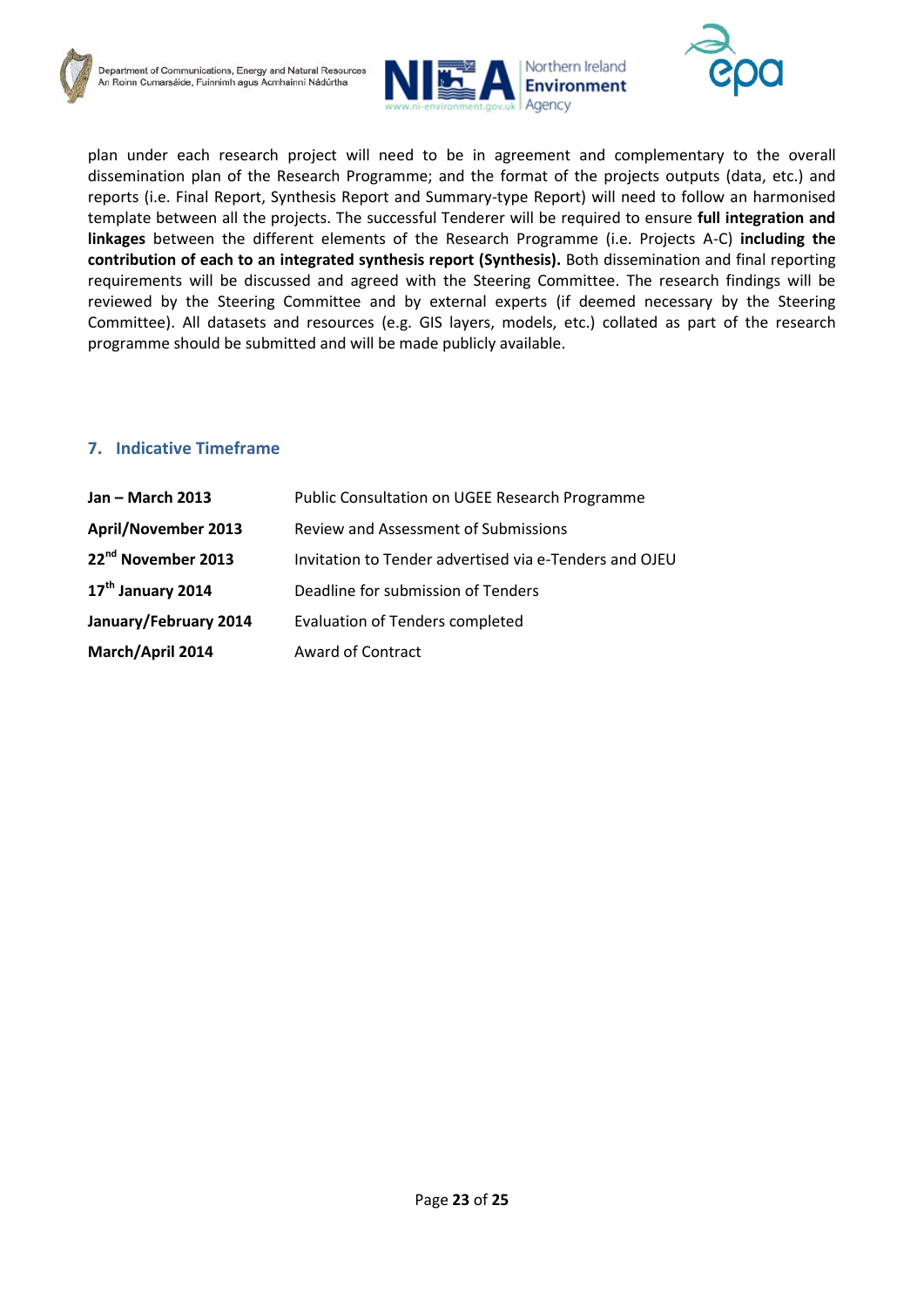



## <span id="page-24-0"></span>**Annex 1 - Examples<sup>63</sup> of Key EU Environmental Legislation likely to impact on the Assessment of Unconventional Hydrocarbon Projects**

- Directive on the management of waste from extractive industries (Mining Waste Directive)  $\bullet$ (2006/21/EC): *This directive is a comprehensive framework for the safe management of waste from extractive industries at EU level. Waste from extractive operations (i.e. waste from extraction and processing of mineral resources) is one of the largest waste streams in the EU. It involves materials that must be removed to gain access to the mineral resource, such as topsoil, overburden and waste rock, as well as tailings remaining after minerals have been largely extracted from the ore.*
- Directive establishing a framework for Community action in the field of water policy (Water Framework Directive) (2000/60/EC): *The Water Framework Directive (WFD) is a framework for EU water policy. The WFD aims to improve and prevent the deterioration of all waters (groundwater, rivers, lakes, transitional waters (estuaries), coastal waters and wetlands). The WFD is complemented by additional legislation regulating specific aspects of water use. These include the Groundwater Directive (GWD) (2006); the Environmental Quality Standards Directive (EQSD) (2008). Previous and related legislation include the Urban Wastewater Directive (UWWD) (1991); the Nitrates Directive (1991); the Bathing Water Directive (BWD) (2006) and the Drinking Water Directive (DWD) (1998).*
- Regulation on the registration, evaluation and authorisation of chemicals (REACH) (1907/2006/EC): *REACH is the European Community Regulation on chemicals and their safe use [\(EC 1907/2006\).](http://eur-lex.europa.eu/LexUriServ/LexUriServ.do?uri=CELEX:32006R1907:EN:NOT) It deals with the Registration, Evaluation, Authorisation and Restriction of Chemical substances. The aim of REACH is to improve the protection of human health and the environment through the better and earlier identification of the intrinsic properties of chemical substances.*
- Directive on the placing of biocidal products on the market (Biocidal Products Directive) (98/8/EC):  $\bullet$ *The Biocidal Product Directive aims to harmonise the European market for biocidal products and their active substances. At the same time it aims to provide a high level of protection for humans, animals and the environment.*
- Directives on the conservation of natural habitats and of wild fauna and flora (Habitats) (92/43/EC):  $\bullet$ *The Habitats Directive (together with the [Birds Directive\)](http://ec.europa.eu/environment/nature/legislation/birdsdirective/index_en.htm) forms the cornerstone of Europe's nature conservation policy. It is built around two pillars: the [Natura 2000 network](http://ec.europa.eu/environment/nature/natura2000/index_en.htm) of protected sites and the strict system of species protection. All in all the directive protects over 1,000 animals and plant species and over 200 so called "habitat types" (e.g. special types of forests, meadows, wetlands, etc.), which are of European importance*.
- Directive on the conservation of wild birds (Birds Directive) (2009/147/EC): *This directive creates a comprehensive scheme of protection for all wild bird species naturally occurring in the Union. It was adopted as a response to increasing concern about the declines in Europe's wild bird populations resulting from pollution, loss of habitats as well as unsustainable use. It was also in recognition that wild birds, many of which are migratory, are a shared heritage of the Member States and that their effective conservation required international co-operation*.
- Directive on environmental liability with regard to the prevention and remedying of environmental damage (Environmental Liability Directive (ELD)) (2007/35/EC): *This directive establishes a*

<sup>1</sup> <sup>63</sup> This list is not exhaustive.